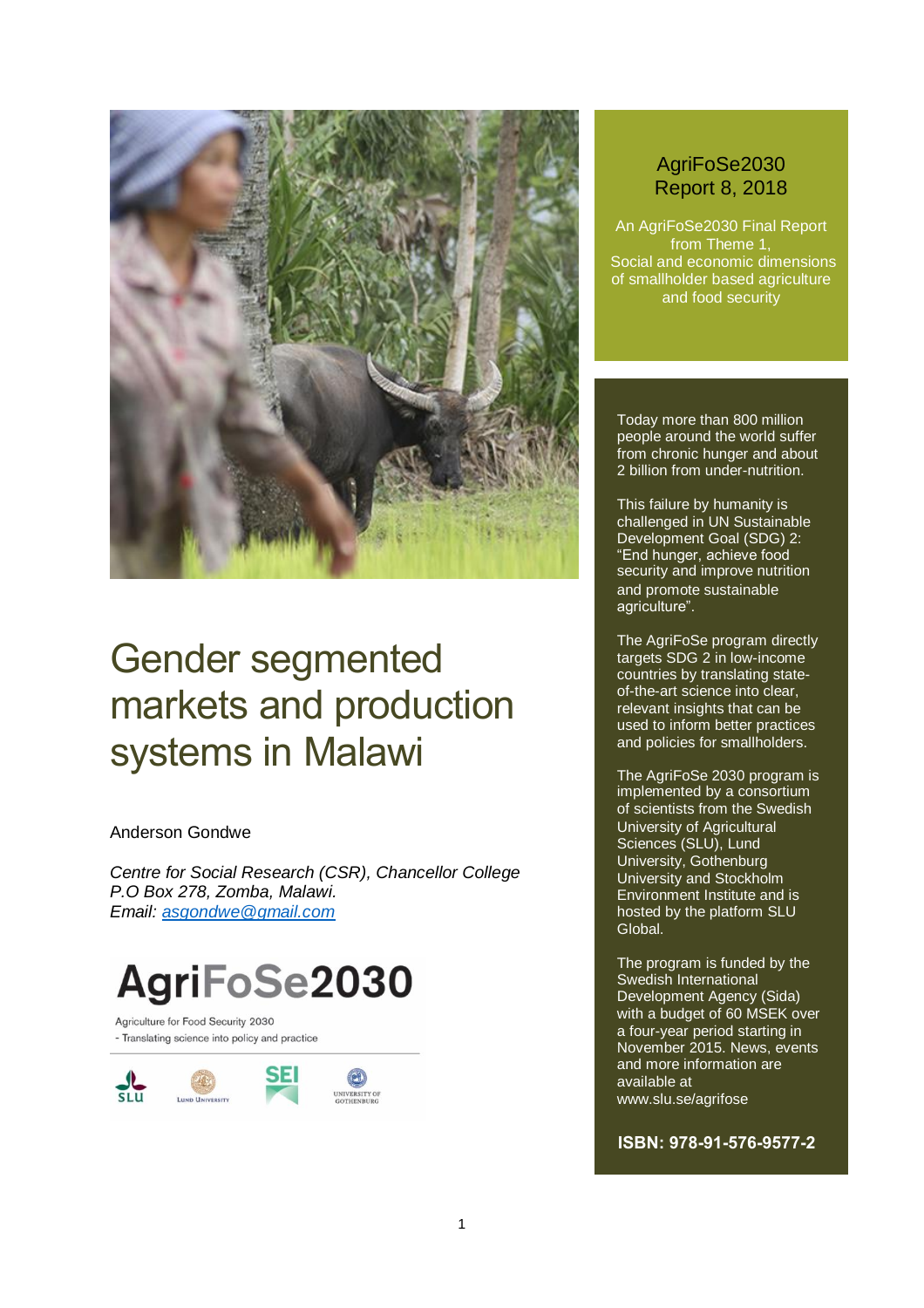#### **Summary**

This report aims to give an overview of the agricultural policies in place in Sub-Saharan Africa, based on a review of key regional and national policy documents, with a special focus on the four African countries that have been identified as focus countries for Theme 1 of AgriFose2030: Kenya, Tanzania, Malawi and Zambia. The purpose of the report is twofold, on the one hand to compile information on agricultural policies at the regional and country level and on the other to document if and how such policies address the three target groups of AgriFose2030, namely smallholders, women and youth.

While the pan-African ambitions with respect to the three cross-cutting areas of AgriFose2030 – sustainable intensification, gender and youth and commercialization - have increased since the signing of the Maputo Declaration, figures on public expenditure cast doubt on the national commitment to the CAADP process. Nonetheless, it is heartening to note that an early focus on smallholders in general, has been followed by a recognition of the importance of the role of women and youth in achieving the twin goals of commercialization and intensification.

All of the country level policies documented in this report contain focus areas on smallholders, sustainable intensification and commercialization, while many also focus on both women and youth, but the variations of challenges at the national level need to be recognized.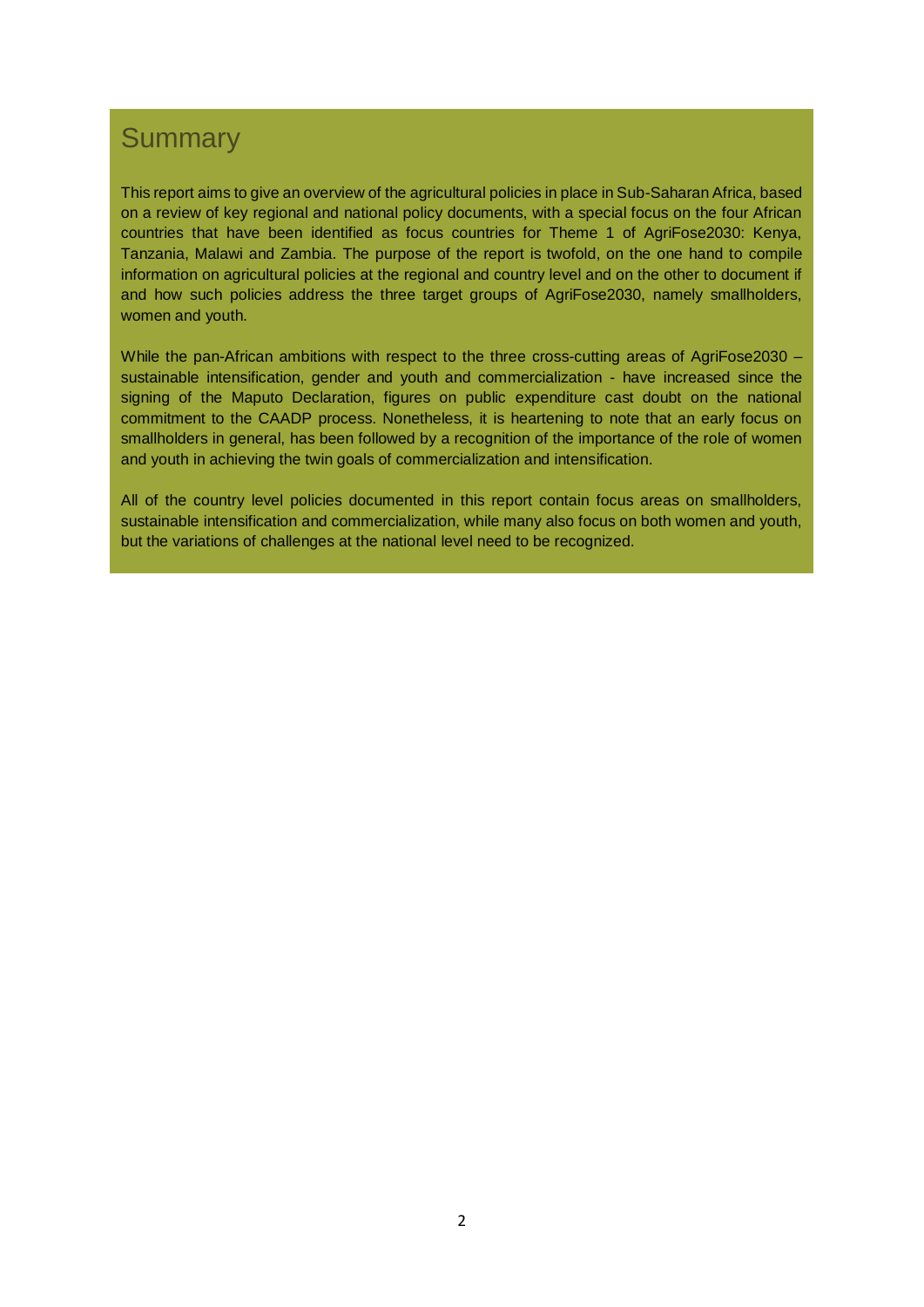### <span id="page-2-0"></span>Abstract

The purpose of this study was to conduct a literature review on gender segmented markets and production systems in Malawi. The underlying argument from the review is that the gender disparities in the agricultural sector make it very difficult for the sector to realise its potential to the fullest. While gender inequalities exist in almost all sectors of the economy, the main form of gender gaps in agriculture relate to access to and control of land, access to credit, access to agricultural implements, including machinery and individual characteristics such as age, experience and education, among others. The review also shows that most of socio-economic challenges and gender imbalances being experienced in Malawi are not necessarily due to lack of relevant policy instruments but rather weak enforcement efforts and inconsistent implementation of policies. Furthermore, the challenges exist in both the production of commodities in the farm and supply of agricultural produce in output markets. With respect to output markets, the key challenges are poor access to infrastructure, limited access to structured commodity markets and inefficiencies introduced by Government interventions in agricultural markets. It is against this finding that we provide three key recommendations as the basis for charting the way forward, namely enforcement of the land reform law, improving access to credit, expansion of extension services and training to ensure adequate access to information and market opportunities.

Keywords: gender gap, smallholder agriculture, Malawi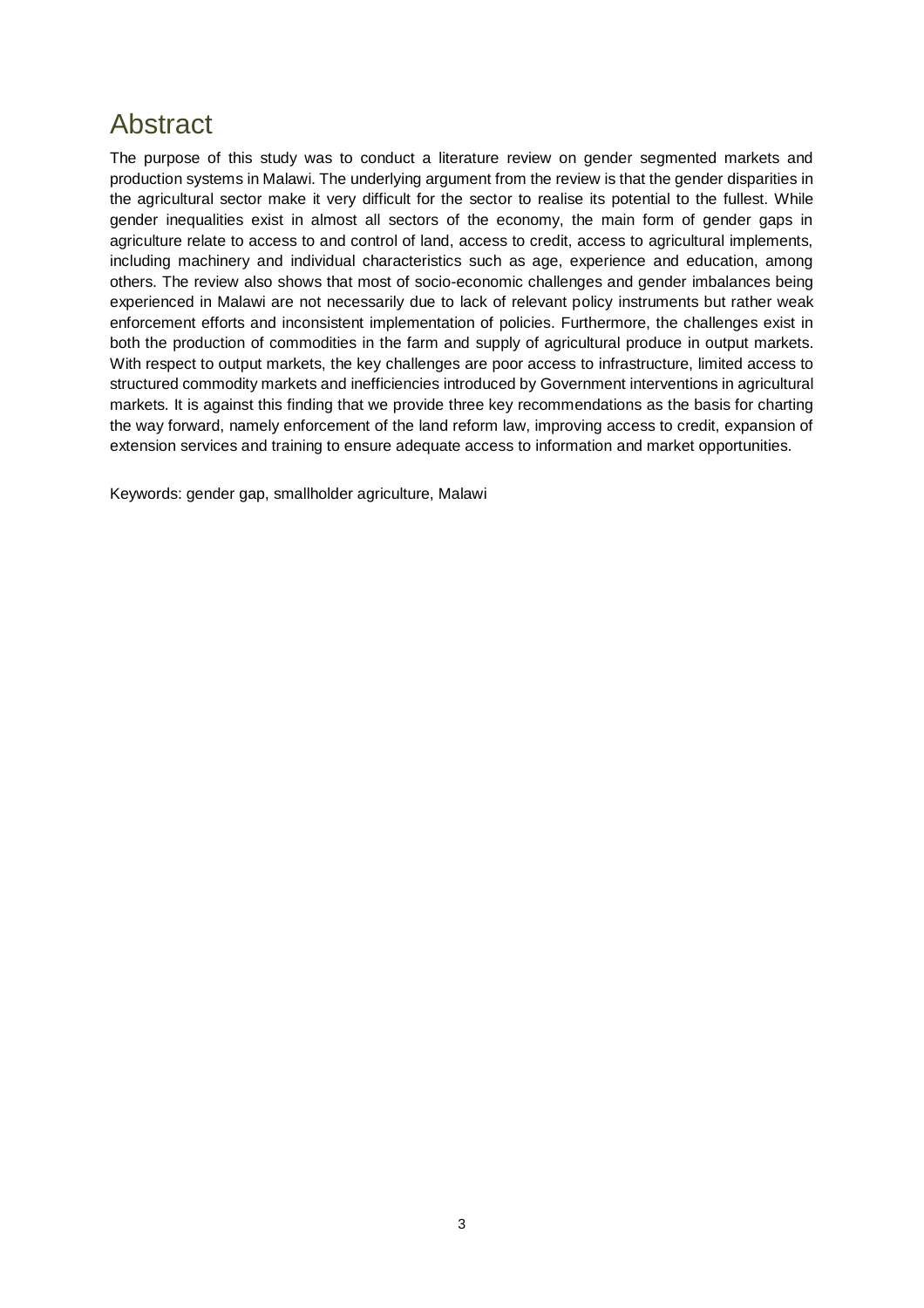### <span id="page-3-0"></span>Acknowledgements

This work has been produced with the supervision of Prof Agnes Andersson Djurfeldt and Prof Magnus Jirstrom from Lund University. We are grateful for the comments and advice received from Prof Blessings Chinsinga and Prof Wapulumuka Mulwafu from the University of Malawi, all of whom have extensive experience working on small holder agriculture in less developed countries.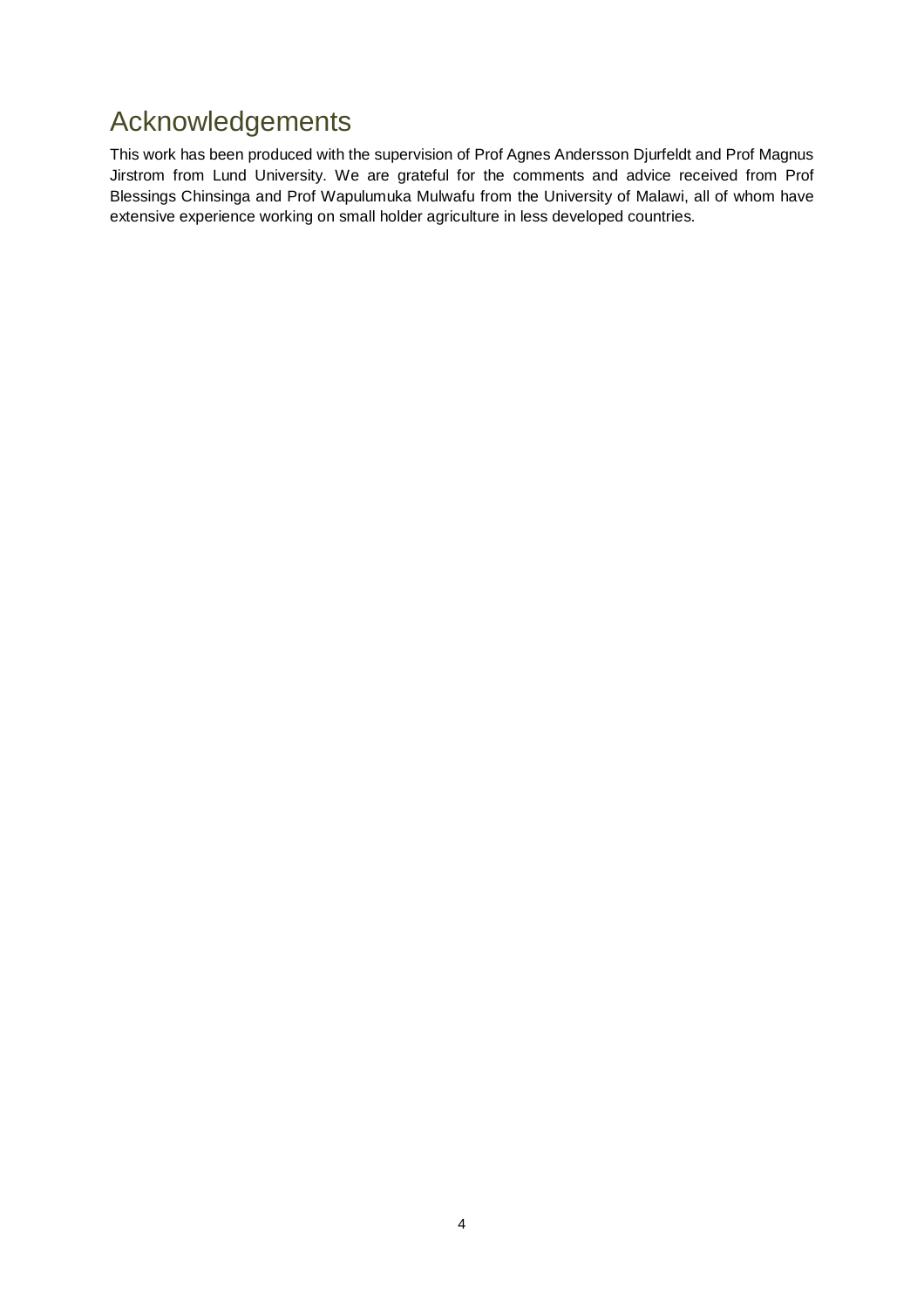### Contents

| 1.          |  |  |
|-------------|--|--|
| 2.          |  |  |
| 3.          |  |  |
| 4.          |  |  |
| 5.          |  |  |
| 5.1         |  |  |
| 5.2         |  |  |
| 5.3         |  |  |
| 6.          |  |  |
| 6.1         |  |  |
| 6.2         |  |  |
| $7_{\cdot}$ |  |  |
|             |  |  |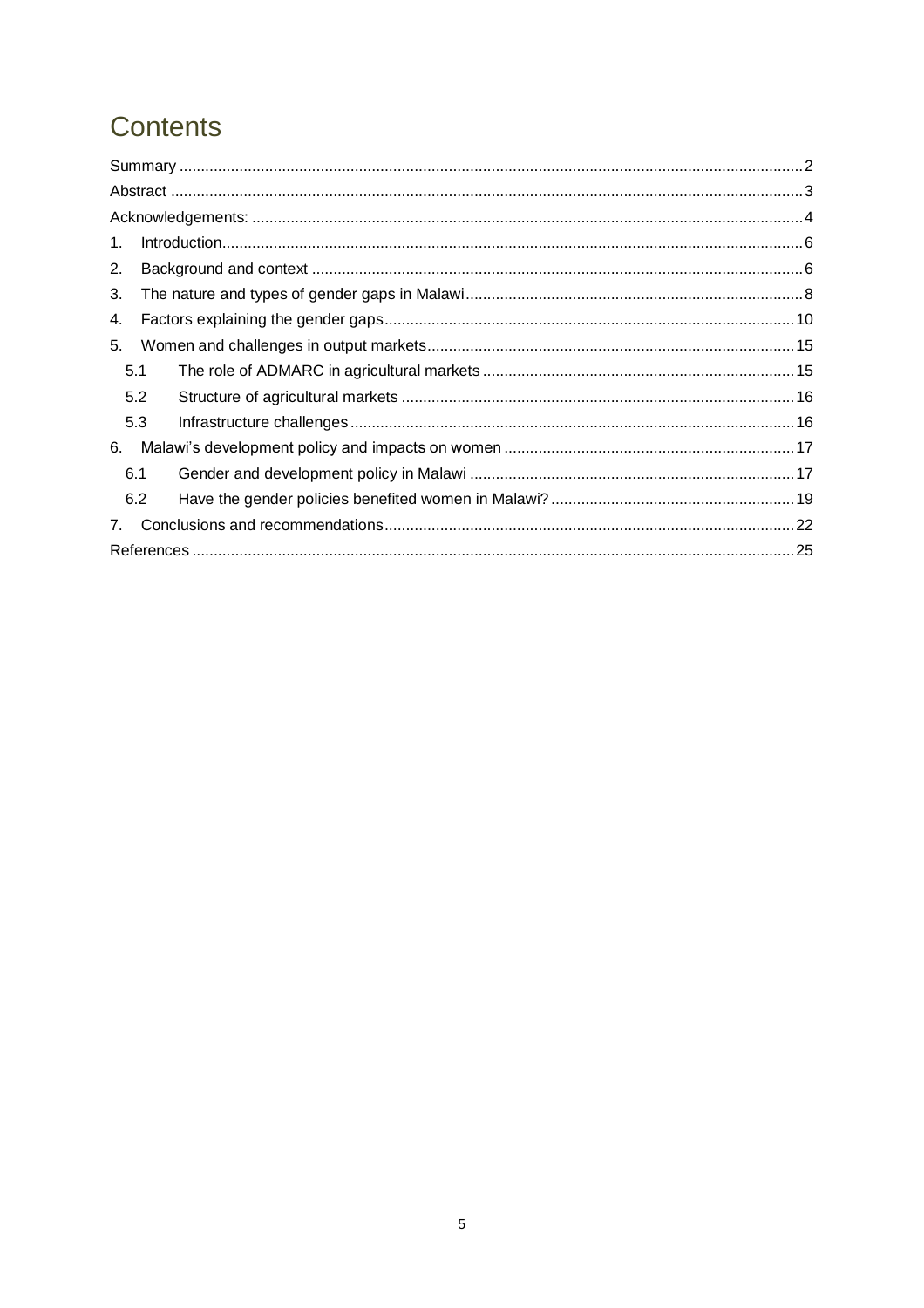### <span id="page-5-0"></span>1. Introduction

The UN Sustainability Development Goal (SDG) 2 aims to end hunger, achieve food security and improve nutrition and promote sustainable agriculture by the year 2030 (UN General Assembly, 2015). One of the ways of improving smallholder food security is through the sustainable intensification of agriculture, increased market access for smallholder farmers and by strengthening the role of women in agriculture. In order to achieve these objectives, there is need to put together existing scientific evidence to support policy and improve practices within the agricultural sector. This study, therefore, seeks to conduct a literature review on gender segmented markets and production systems in Malawi, exploring the gender disparities that exist in the country's agricultural sector. The purpose of this study is to highlight types and sources of gender inequalities that make the agricultural sector very difficult to realise its potential to the fullest. The study focuses on the smallholder sector where the majority of the population is involved .It is anticipated that the knowledge generated from this inquiry would afford new insights and so inform ways of closing the gaps and mapping the way forward. This research not only engages scholarly work which highlights debates and theoretical perspectives on various policy directions but also uses many documents and especially those produced by government and international institutions to discuss the key issues under examination.

FAO (2011) shows that by reducing gender-based inequalities, poor countries can increase their GDP, reduce poverty and improve nutritional outcomes. Specifically, the study estimates that by closing the gender gap in agricultural production as many as 238,000 people, representing about 3% of the poor population, could be lifted out of poverty in Malawi. This report, therefore, seeks to highlight the gender inequalities existent in Malawi with a view to providing suggestions on how future policies can improve opportunities for women involved in agriculture.

Specifically, the following questions are analyzed in the study:

- a. How are men and women differentially able to participate in existent market systems, based on what factors?
- b. What are the main factors of gender-based exclusion in output markets for smallholders?
- c. What has been the impact of policies, programs and strategies targeting the empowerment of women in agriculture?
- d. How can policies, programmes and strategies promote gender-neutral markets and production systems?

The rest of the paper is organized as follows. Section 2 provides an overview of the context and background that frames the study. Also included in this chapter is a discussion of definitions of some of the key terminology and concepts used throughout the study. Section 3 investigates the nature and types of the existing gender gaps in Malawi with a specific focus on smallholder agriculture. Following this is Section 4 which discusses the factors explaining the identified gender gaps in Malawi, focusing on the production side. Section 5 analyses factors differentiating men and women in output markets, explicitly expounding on issues of access to agricultural markets in Malawi. Section 6 provides an overview of Malawi's development policy perspective and agenda implemented over the years. This includes a discussion of whether gender policies implemented in the country have benefited women in agriculture. Specifically, what is the impact of gender policies, program and strategies on the empowerment of women in agriculture? Finally, Section 7 provides the conclusions and recommendations. Drawing on the literature review and findings, the section also provides suggestions on how to promote gender neutral markets and production systems in Malawi.

### <span id="page-5-1"></span>2.Background and context

Malawi is a largely agricultural based economy. Agriculture continues to be the most important economic sector in the country and contributed about 30% to the total gross domestic product (GDP) in 2016. The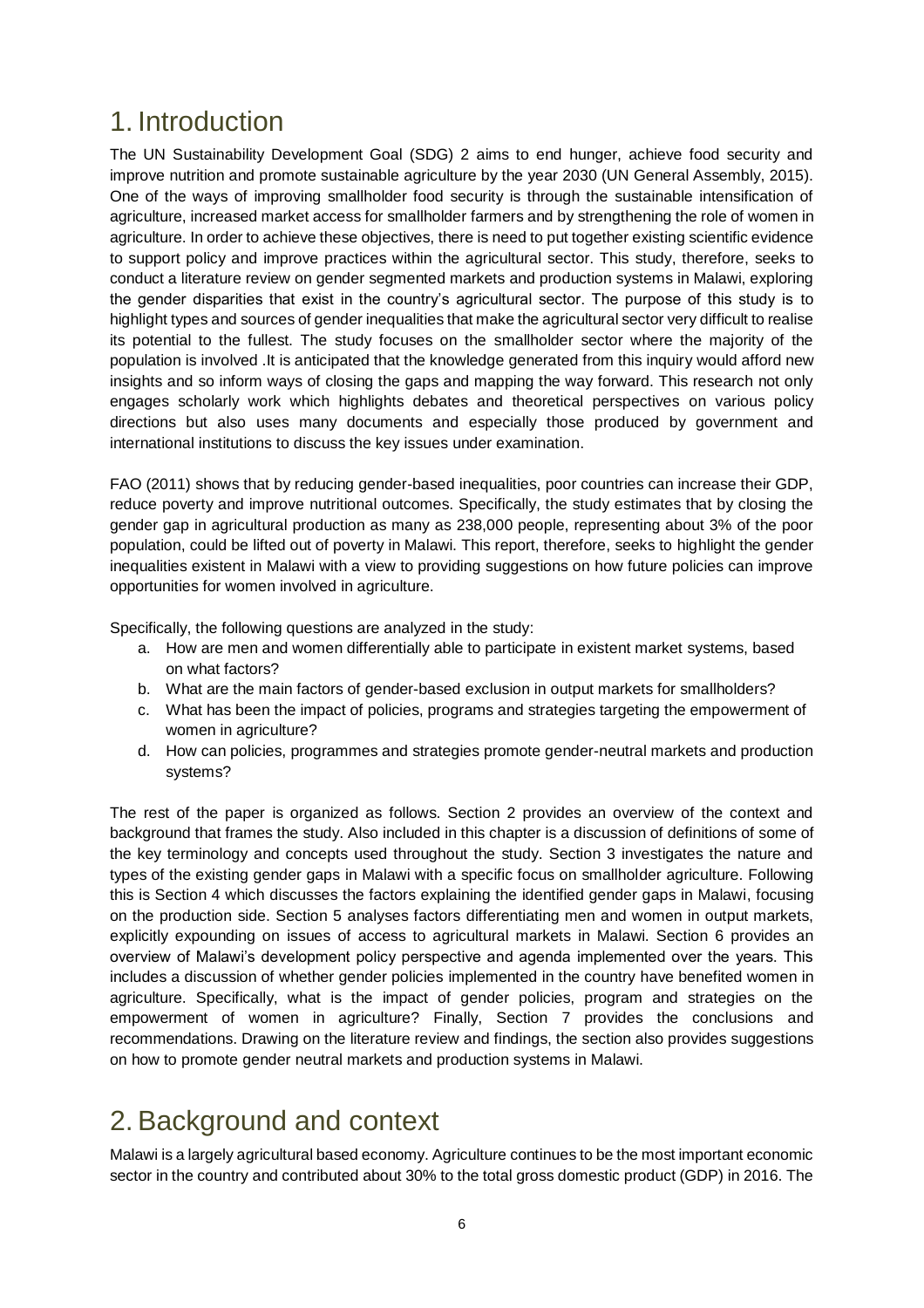agricultural sector is officially composed of three subsectors, namely crop and livestock, forestry and logging and fishing and aquaculture. The crop and livestock sub-sector is the dominant of the three subsectors, making up about 70% of total agricultural output on average between 2010 and 2016. This is followed by the forestry and logging subsector with about 25% while the remaining 5% is contributed by fishing and aquaculture over the same period (Government of Malawi, 2017).

Nearly all exports in Malawi come from agriculture. Non-agricultural exports only made up about 20% of the total export value in 2016 although this may vary depending on the source<sup>1</sup>. Tobacco remains the largest export crop contributing nearly 66% of total exports in 2016. However, the tobacco sector has been negatively affected by the recent anti-Tobacco smoking campaign. Tea is the second most important export crop making up about 9% of all exports in 2016. Other important export crops are sugar (8%) and vegetables, roots and tubers (6%). Statistics show that Malawi's export revenue has not only stagnated but also remained undiversified over the years (Government of Malawi, 2017, Trade map-International statistics, 2017). For example, Malawi's total exports which amounted to USD999.8 million in 2012, increased to USD1,286.4 million in 2014 before dropping to USD839.3 million in 2016 (USD983.7 million in 2015). Similarly, the contribution of Tobacco to total exports has not changed over the past few years- an indication of lack of diversification away from Tobacco. In 2012, Tobacco contributed about two-thirds (65%) of Malawi's total export revenues although this dropped to about half (50%) in both 2014 and 2015 before increasing back to two-thirds (66%) in 2016.

The agricultural sector in Malawi is categorized into the smallholder and commercial sectors, with the former contributing 60% to total GDP (Chirwa and Matita, 2012). Nearly 84% of agricultural value-added comes from about 1.8 million small holder farmers who on average own 1 hectare of land. Earlier estimates indicated that about 55% of smallholder farmers in Malawi had less than 1 hectare of cultivatable land (Chirwa, 2002). Statistics based on two most recent consecutive nationally representative household integrated surveys (IHS3 and IHS4) seem to suggest that plot areas under cultivation have declined over five years from 0.77 hectares for the 2009/2010 rainy season to 0.61 hectares for the 2015/16 rainy season (NSO, 2012, 2017).

Land holdings in the estate sector are larger, averaging between 10 and 500 hectares (Government of Malawi, 2002, World Bank, 2012). The estate sector concentrates on cash crops such as tea, tobacco and cotton. Farming in the smallholder sector, where the majority of the farmers are involved in, focuses on the production of food staples such as maize and rice for own consumption.

The agricultural sector employs about 85% of the workforce in Malawi. Women contribute to about 52% of the agricultural labour force in Malawi (Dabalen, et al., 2017, Palacios-Lopez et al., 2017). A recent review by Slavchevska, et al. (2016) supports evidence of the feminization of agriculture in Malawi where the female share of economically active population in agriculture has increased from 56.7% in 1980 to 59.2% in 2010 (FAO, 2017). This implies that the majority of women are engaged in the smallholder agriculture sector which is normally characterized by low incomes due to low productivity since most women lack access to important agricultural resources. Therefore, the feminization of agriculture in Malawi presents both opportunities and challenges for women; especially in addressing issues of gender equality in the country's economic growth and development agenda.

Malawi's agriculture is also highly vulnerable to climatic shocks due to high dependence on rainfallonly about 25% of the potential area is estimated to be on irrigation in Malawi (Government of Malawi, 2016). The overlap between rural poverty and smallholder agriculture in Malawi is huge. In 2010, estimates based on consumption aggregates show that about 50.7% of the households in Malawi were

<sup>1</sup> For example, statistics from trade map indicate only 5% of Malawi's exports came from outside agriculture (see [http://www.trademap.org/tradestat/Product\\_SelCountry\\_TS.aspx?nvpm=1|454||||TOTAL|||2|1|1|2|2|1|1|1|1\)](http://www.trademap.org/tradestat/Product_SelCountry_TS.aspx?nvpm=1|454||||TOTAL|||2|1|1|2|2|1|1|1|1). Regardless of the source, the fact remains that the majority of Malawi's exports are agricultural in nature and the country has not been able to transform its agriculture in many years.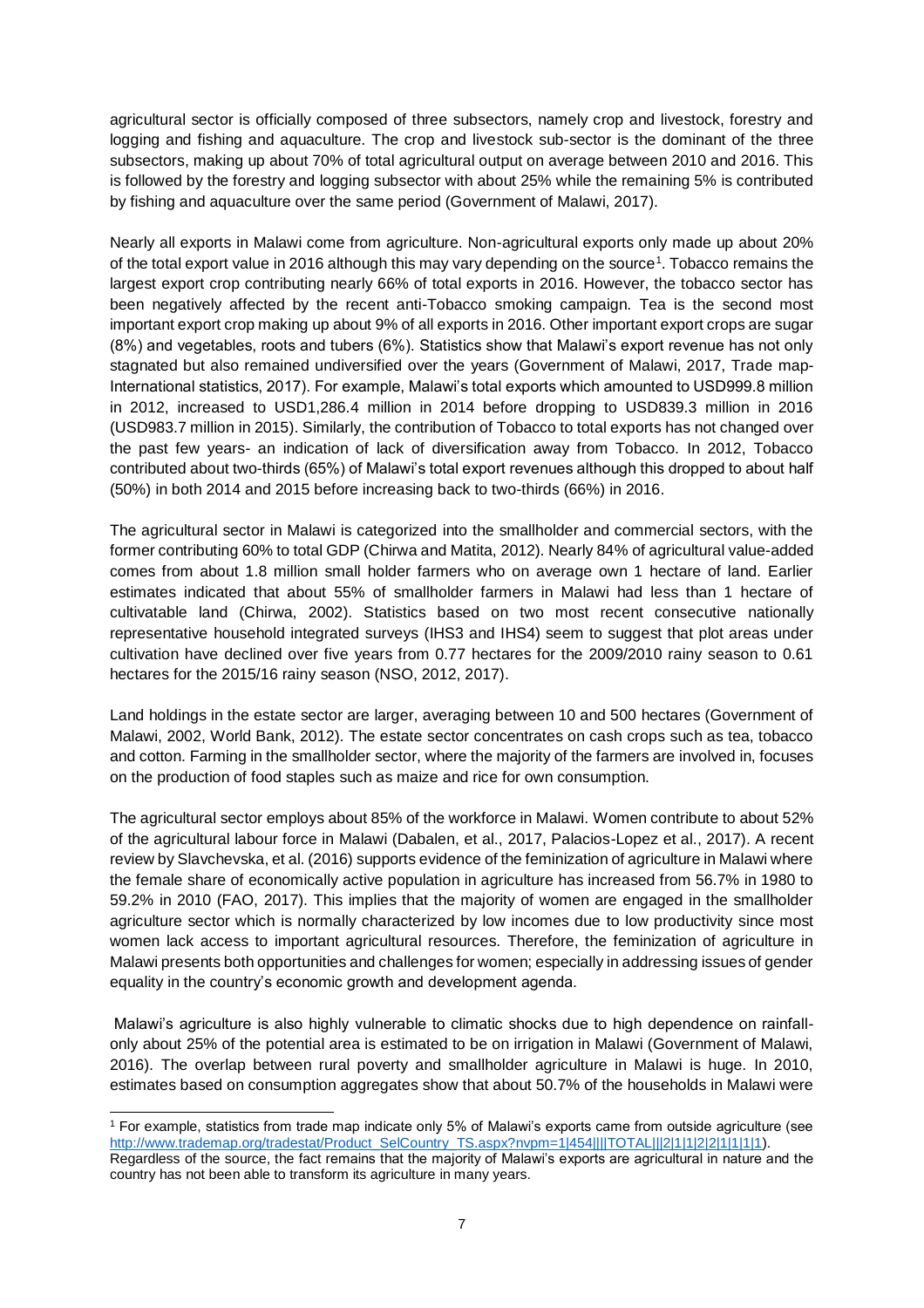poor with the majority of them based in rural areas which make up of 85% of the total population. Rural poverty was estimated at 56.6% compared to 17.3% in urban areas. Malawi also faces a high level of malnutrition amongst children under 5 years. In 2015, 37% of the children aged below 5 years were stunted and the levels of stunting were higher in rural areas than in urban areas (National Statistical Office, 2014, 2017).

Ending hunger, achieving food security and improving nutrition in Malawi requires promoting sustainable agriculture and supporting smallholder farmers who currently face many challenges. Some of the challenges include low productivity, small land holdings, weak links to markets and high transport costs, among others (Chirwa, 2012). Raising the productivity of smallholder farmers and combating hunger in Malawi requires interventions that enhance women's participation and stimulate inclusive and efficient markets. This view is further reflected in the SDGs which include a specific goal on achieving gender equality and empowering all women and girls. Achieving gender equality is one of the key policy elements carried over from the Millennium Development Goals (MDGs) in order to build on the progress countries have made over the years. Although Malawi did not meet the MDGs targets on the gender theme, some progress has been made over the years in terms of closing the gender gap and improving opportunities for women farmers. Furthermore, the Government of Malawi enacted the Gender Equality Act (2013) to address the inequalities that exist between men and women in Malawi. Specifically, it seeks to achieve three main aims. Firstly, to promote gender equality, equal integration, influence, empowerment, dignity and opportunities, for men and women in all functions of society. Secondly, to prohibit and provide redress for sex discrimination, harmful practices and sexual harassment. Finally, to provide for public awareness on promotion of gender equality in Malawi (see Gender Equality Act, 2013).

It is against the foregoing background that this study seeks to explore the nature and types of gender gaps in Malawi; discuss the main factors of gender-based exclusion of farmers in output markets; study the impact of policies, programs and strategies targeting the empowerment of women in agriculture and finally suggest recommendations as to how policies, programmes and strategies promote genderneutral markets and production systems in Malawi.

### <span id="page-7-0"></span>3. The nature and types of gender gaps in Malawi

Although it is not clearly stated in the literature, it is important to state that the concept of gender varies across studies depending on whether the studies in question have data disaggregated by sex which is rarely available for most household surveys. Consequently, some studies use the gender of the household head or farm manager as opposed to the sex of the individual<sup>2</sup>. Generally, the concept of gender refers to socially constructed roles, behaviours, activities and attributes given by society and considered appropriate for men and women. This normally refers to the shared expectations by which men and women are expected to interact and set a distinct difference between women's and men's roles, their access to productive resources, and decision-making authority across different cultures. Within this context, gender equality, therefore, entails equal rights, responsibilities and opportunities that all persons should enjoy, irrespective of whether they were born male or female.

Malawi runs an integrated household survey programme consisting of nationally representative surveys such as censuses, integrated household and demographic health surveys. These provide important sources of general statistics on gender relating to socioeconomic phenomena such as demographics, education, labour market and health<sup>3</sup>. The female population in Malawi is estimated at 52% and this has not changed for a long time. Gender inequalities exist in almost all sectors, namely education, health, labour market, and politics, just to mention a few. The representation of women is better in the informal

 $\overline{a}$ 

<sup>&</sup>lt;sup>2</sup> In this study, an attempt is made to clarify whether the study uses the gender of the farmer or household head/farm manager.

<sup>&</sup>lt;sup>3</sup> The latest integrated household survey was conducted in 2015 and data was released late November 2017. The latest DHS was conducted in 2015/16 and provides the latest statistics on health in Malawi.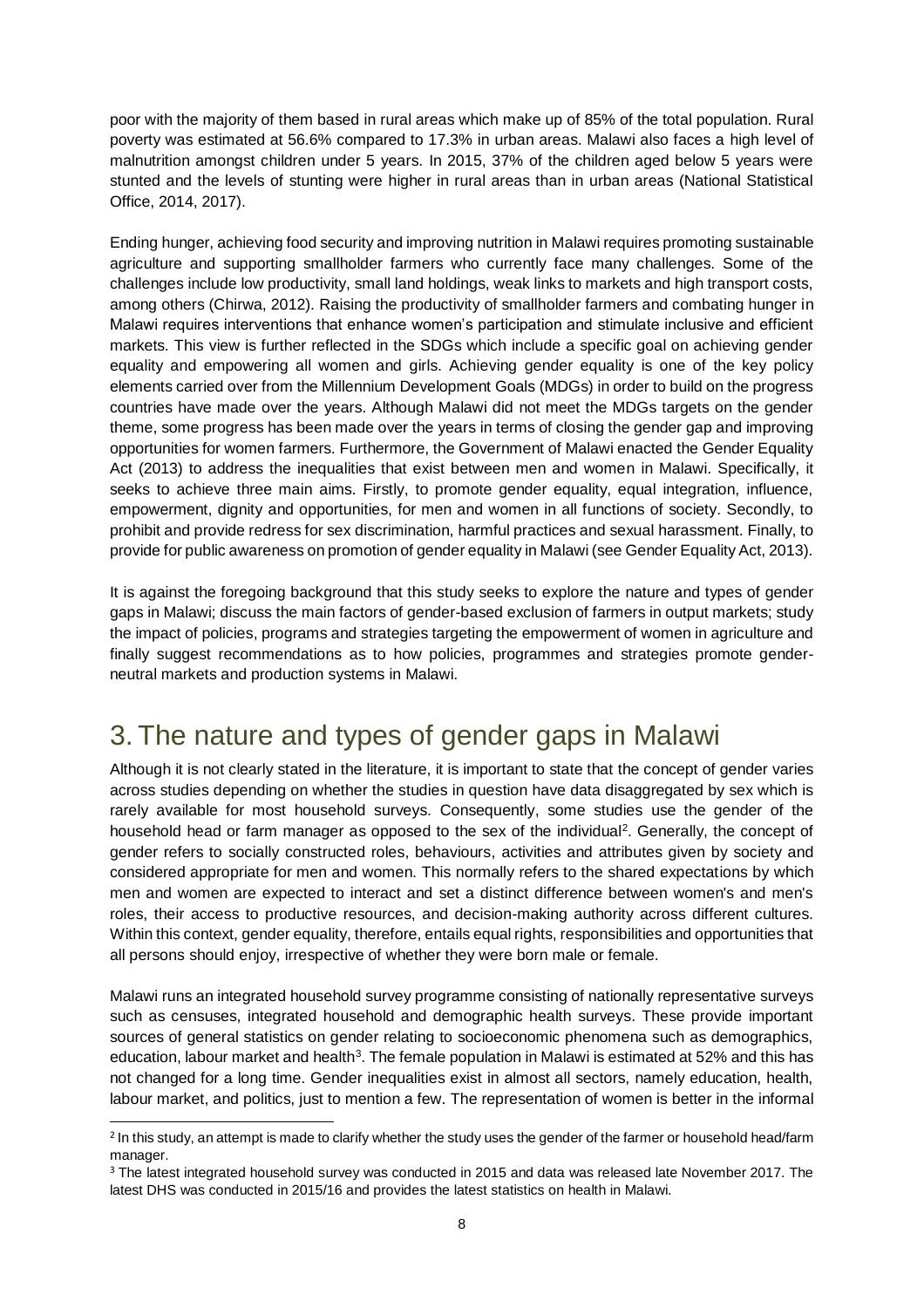sector than in the formal sector but opportunities in the former are generally limited and earnings low (White, 2007; Government of Malawi, 2015).

In 2015/16, the literacy rate amongst individuals aged 15 years and above, defined as the ability to read and write with understanding in any language, was higher for men (81%) compared to women (66%). About 14% of the population aged 15 years and above in Malawi was reported to have never attended school. However, relatively larger percentage of women (19%) than men (9%) was reported to have never attended education. Similarly, there were more women (75%) without any educational qualification compared to 64% for their male counterparts. Only a quarter of women (25%) had some educational qualification compared to more than a third for men (36%) (National Statistical Office, 2017). Although the fertility rates have dropped over the years from 6.7 in 1992 to 4.4 in 2015, the number of births per woman remains significantly higher than the replacement rate of 2.1 children per woman. Despite an expansion in enrolment rates amongst women over the years since the introduction of free primary education in 1994, the secondary school gross enrolment rate for women (39%) is lower than for men (45%).

Statistics also reveal that more men than women are involved in economic activities as measured by the labour force participation rate- the percentage of the labour force in the population of individuals aged 15 years and above. Specifically, the labour force participation rate among men was estimated to be 91% compared to 88% for women (National Statistical Office, 2014). Overall, these labour force participation rates are amongst the highest in the world due to the large size of the informal agricultural sector. The average share of women in agriculture is about 20% for Latin America and 43% for developing countries (FAO, 2011). Although there was no significant association between participation in the labour market and education attained, more women tended to be involved in the informal agricultural sector. Nearly 55% of the women aged 15 and above were involved in household agricultural and fishing activities compared to 53% amongst the male counterparts. The statistics are reversed when we look at the involvement of women in salary, wage, commissions or any payment activities where a relatively smaller proportion of women (4%-10%) enter compared to men (9%-15%). The gender inequalities in terms of labour force participation rates are also carried over to employment rates. The employment rate for men was estimated at 86%, much higher than the 74% for women (National Statistical Office, 2014). The employment gap is even bigger if we look at age-specific employment rates. These rates confirm that gender disparities in the Malawian labour market are huge. Research has also shown that women face discrimination in rural labour markets in Malawi where it has been found that even when rural women are engaged in wage employment, they are more likely to be involved in part-time, seasonal and low-wage jobs, holding all other factors (e.g. education, age and industry) constant. Specifically, 90% of women and 66% of men work part time (FAO, 2011). The study also shows that there exists a wage gap in favour of men in Malawi. Average male wages are higher than those of women in both rural and urban areas of Malawi; male wages are about 18% higher than women´s wages in urban areas and 35% higher in rural areas. The wage gap is defined as the difference between the daily male and female wage as a percentage of the average male wage. Statistics based on the 2013 Malawi Labour force survey reveal that on average men nearly earn three times as much as women even after adjusting for the number of hours worked (National Statistical Office, 2014)<sup>4</sup>. The proportion of women receiving low pay rates is also significantly higher for women than men. The low pay rate amongst women was estimated at 66% compared to only 56% amongst men- a difference of 10 percentage points. The low pay rate can be used as a proxy for the working poverty rate and is defined as the proportion of paid employees whose hourly earnings are less than two thirds of the median earnings.

Latest statistics according to the 2015-16 Malawi Demographic and Health Survey indicate that the HIV prevalence amongst women was 10.8% compared to 6.4% amongst men (National Statistical Office,

 $\overline{a}$ 

<sup>&</sup>lt;sup>4</sup> The distribution of earnings is based on the sum of gross monthly income from wage employment and gross profit from self-employment activities.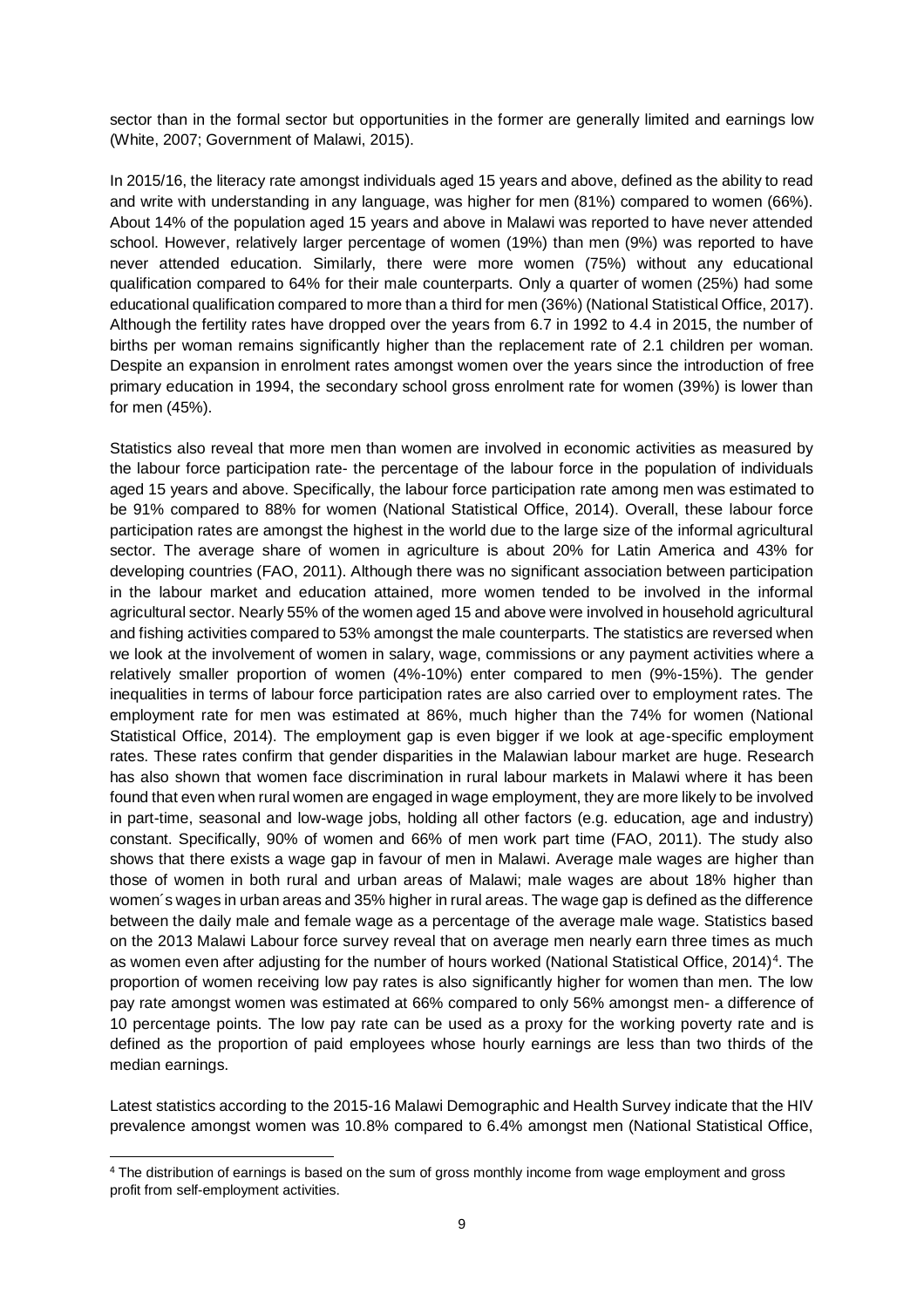2017). Researchers and policymakers recognise that gender related factors play a role in the observed gap in HIV prevalence among men and women in Malawi, although statistics suggest that the gender HIV prevalence gap in Malawi has only marginally narrowed over five years since the last DHS study conducted in 2010.

So far, we have looked at the general situation of women in Malawi. We now turn to the gender gap specific to agriculture, covering all three subsectors of agriculture in Malawi, namely crop and livestock, forestry and fisheries. World Bank (2015) has shown that women tend to be less than productive than men in the crop sector. The gender productivity gap in Malawi's crop sector is large and ranges from 28% to 31% depending on the definition used. The analysis is aggregated for all crops and based on data from Malawi's third integrated household survey collected in 2010/11. In addition to lower productivity, only a smaller percentage of women is engaged in cash or export crops such as tobacco which men sell for high value. There are several factors accounting for the productivity gap such as access to land, modern inputs, farm labour, education and finance (World Bank, 2015). Generally, women (especially older ones) are systematically disadvantaged compared to men and have fewer endowments and entitlements and more limited access to information and services (FAO, 2017). However, the discussion of these factors is dedicated to Section 4 which follows.

Forests are an important source of employment for both men and women in developing countries, more particularly in rural areas. As in the rest of the sectors, women tend to be involved in unskilled forestry activities which attract lower wages. The working conditions for women in this sector are also generally poor (World Bank, FAO and IFAD, 2009). There is limited information on the specific roles played by women involved in forestry work in Malawi. The main source of information is the integrated household surveys which collect information on non-farm enterprises engaged in sales of forest based products. National Statistical Office (2017) shows that the number of households involved in forest activities in Malawi was small and only accounted for 12% of all household enterprises in 2010/11. The proportion of enterprises selling forest based products in Malawi was reported to be marginally higher in maleheaded households (12%) compared to female-headed households (11%).

The fisheries sector in Malawi is an important source of employment, rural development and food security. Within the agricultural sector, the fisheries sector is the second largest employer after crop farming (FAO, 2005). The importance of fish and fishing business in Malawi cannot be overemphasised. Fish is an important unique source of protein, providing 60% of the animal protein dietary intake of Malawians (Phiri, et al., 2013). Fish are also known to contain Omega-3 fatty acids, which contribute to a healthy heart. Much of the fish in Malawi is caught from lakes and rivers. Fish farming or aquaculture in Malawi is still at an early stage of development but has a lot of potential given that the local demand for fish is still very high (FAO, 2005). There exist various stages in the fish value chain in Malawi, namely harvesting, collection, processing and trading. While harvesting is dominated by men, fish processing and trading is largely done by women. Once harvested, the fish is collected by women who process and sell the processed fish (sun-dried, frozen, fried, parboiled or smoked) to distant markets (Food and Agriculture Organization of the United Nations, 2005; Manyungwa and Hara, 2017). Fish harvesting is dominated by men who are either crew members or gear owners and have an influence on where to fish and have direct control of the harvest. In some cases, crew members operating gears owned by women are said to go fishing for a number of days without reporting back to women gear owners, and when they return the money is not given to the owners- something they would not do to the male gear owners (Manyungwa & Hara, 2017). These power relations negatively affect women engaged in fishing which in turn exacerbate gender imbalances in the agricultural sector.

### <span id="page-9-0"></span>4. Factors explaining the gender gaps

Understanding the nature and type of constraints faced by women is an important step in eliminating barriers that limit the participation of women in markets and for developing policies, programmes and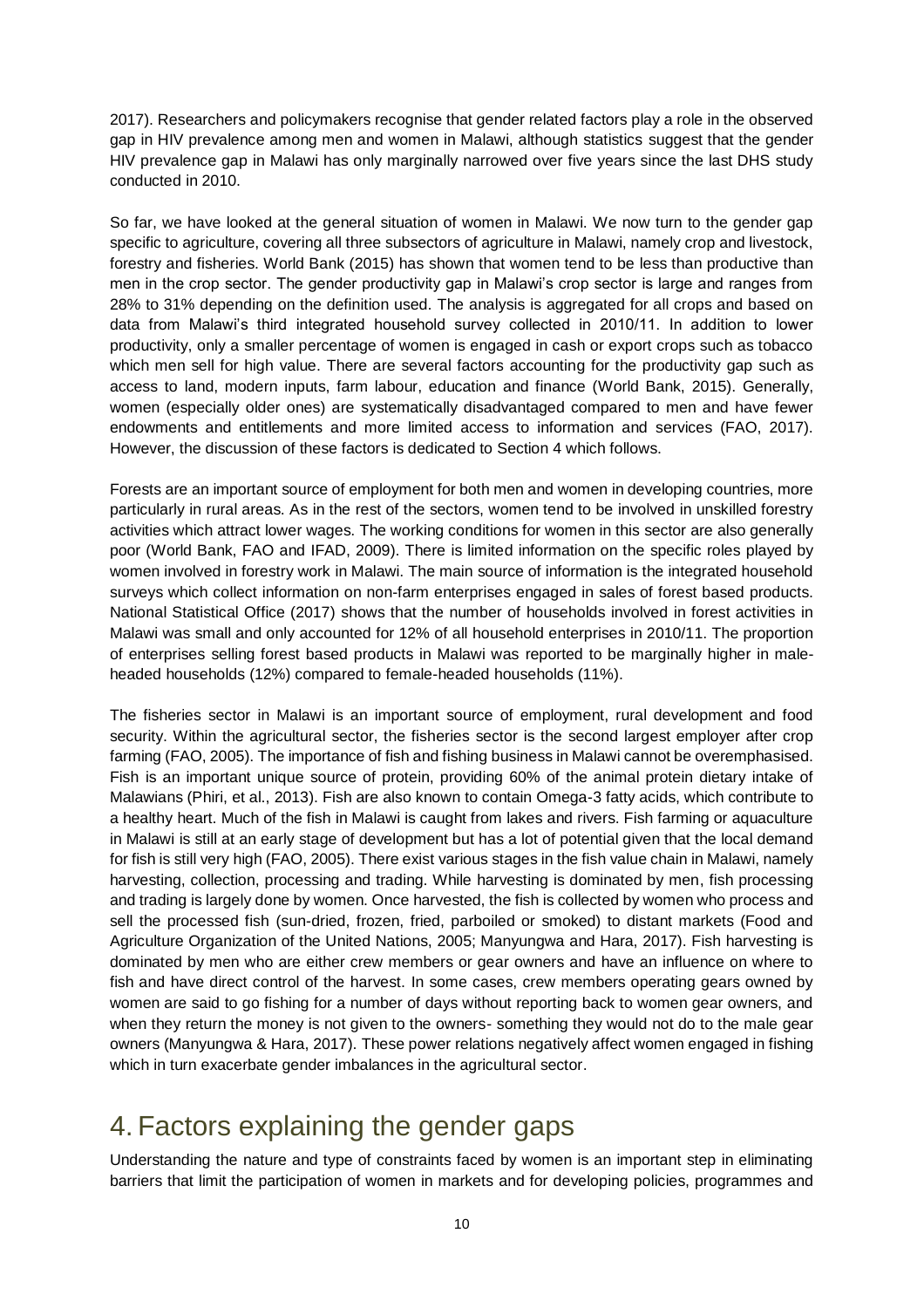strategies that promote gender-neutral markets and production systems in Malawi. A critical analysis of the gender gaps is important for arriving at policy implications relevant for the Malawian context.

There are several factors documented in the literature explaining why women tend to have less access to agricultural resources and inputs compared to men. More generally, and this holds across many countries, male farmers are found to control more land and livestock, have better access to farm implements, use more of improved seed varieties and purchased inputs such as fertilizers, are more likely to use credit or insurance, have higher education levels and are more likely to have access to extension services (FAO, 2011). The disparity is mainly attributed to different cultural expectations.

Land is the most important resource for agricultural households. Access to land can take many forms such as ownership and renting (FAO, 2011). According to recent statistics, not only do fewer women own land in Malawi but women also own smaller plots compared to men. Estimates by Doss et al. (2015) based on the 2010-2011 LSMS - Malawi Integrated Household Survey data indicate that 40% of agricultural land area is owned by women and 18% is jointly owned by men and women<sup>5</sup>. Furthermore, the research shows that men tend to own land of greater value in terms of quality and location compared to women.

The gendered land holdings explained in the foregoing paragraph can be linked to lineage patterns and marriage systems, among the matrilineal and patrilineal cultures in Malawi. The matrilineal cultures are mostly found in the central and southern regions of Malawi amongst the Chewa, Lomwe, Yao and Ngoni (but not in Mzimba). The first three matrilineal tribes in the list comprised nearly 64% of the Malawian population according to the 2008 Population and Housing Census. On the other hand, the patrilineal culture is largely dominant in the northern region and some south-western parts of the country mostly amongst the tribal groups of the Tumbuka, Ngonde, Sena and Tonga. Both the matrilineal and patrilineal systems are associated with some form of discrimination when it comes to land inheritance. In the former system, only daughters are heirs of their matrilineal land while in the latter male children inherit their patrilineal land (Berge et al., 2013). Land tenure practices vary within the matrilineal groups depending on where the couple settles after marriage. On the one hand, when a couple resides in the husband's village (virilocal residence- which rarely happens), men tend to gain primary rights to land (Peters, 2010; Berge et al., 2013). On the other hand, when residence takes place in the wife's village (uxorilocal residence), the men only use and borrow their wives' land. Research has shown that while farming land may be owned and inherited through the maternal side, the agricultural land is managed and controlled by the men. For example, based on a sample from four rural areas of Malawi, namely Ntchisi, Thiwi Lifidzi, Shire Highlands, and Bwanje Valley, Mvula and Mulwafu (2018) report that 69% of the farm managers were men. It is shown in the literature that men residing in the wives' villages are able to increase their power through commercial agriculture (Berge et al, 2013). Moreover, research has shown that men are more likely to control cash cropping activities within the households (Chirwa et al., 2011).

Since land tenure relations including access to land and control over it are governed according to local rules, matrilineal and patrilineal systems also represent a problem for land reforms among the smallholder farmers who make up to nearly 80% of the farmers in Malawi (Berge et al., 2013). One example of failed land reform programmes was the Lilongwe Land Development Programme supported by the World Bank in 1967. The programme aimed at modernising land tenure in about 1000 villages in the district of Lilongwe. It was based on a wrong 'colonial' assumption that matrilineal lineage system did not encourage agricultural investment and productive use of land. Specifically, it sought to introduce private titles to customary land which would consequently lead to investment and improved agricultural productivity. The process involved identifying village boundaries and then allocating the land within the village boundaries to individual lineages and families. The land was allocated and registered under the head of the lineage/family, locally known as *mwini-mbumba*, chosen to be a guardian of the matrilineal

<sup>5</sup> This is a large-scale nationally representative household survey that includes questions to identify the area of each agricultural plot and the owner (or owners). Another comprehensive source of women's access to land is the national census of agriculture and livestock collected almost every ten years.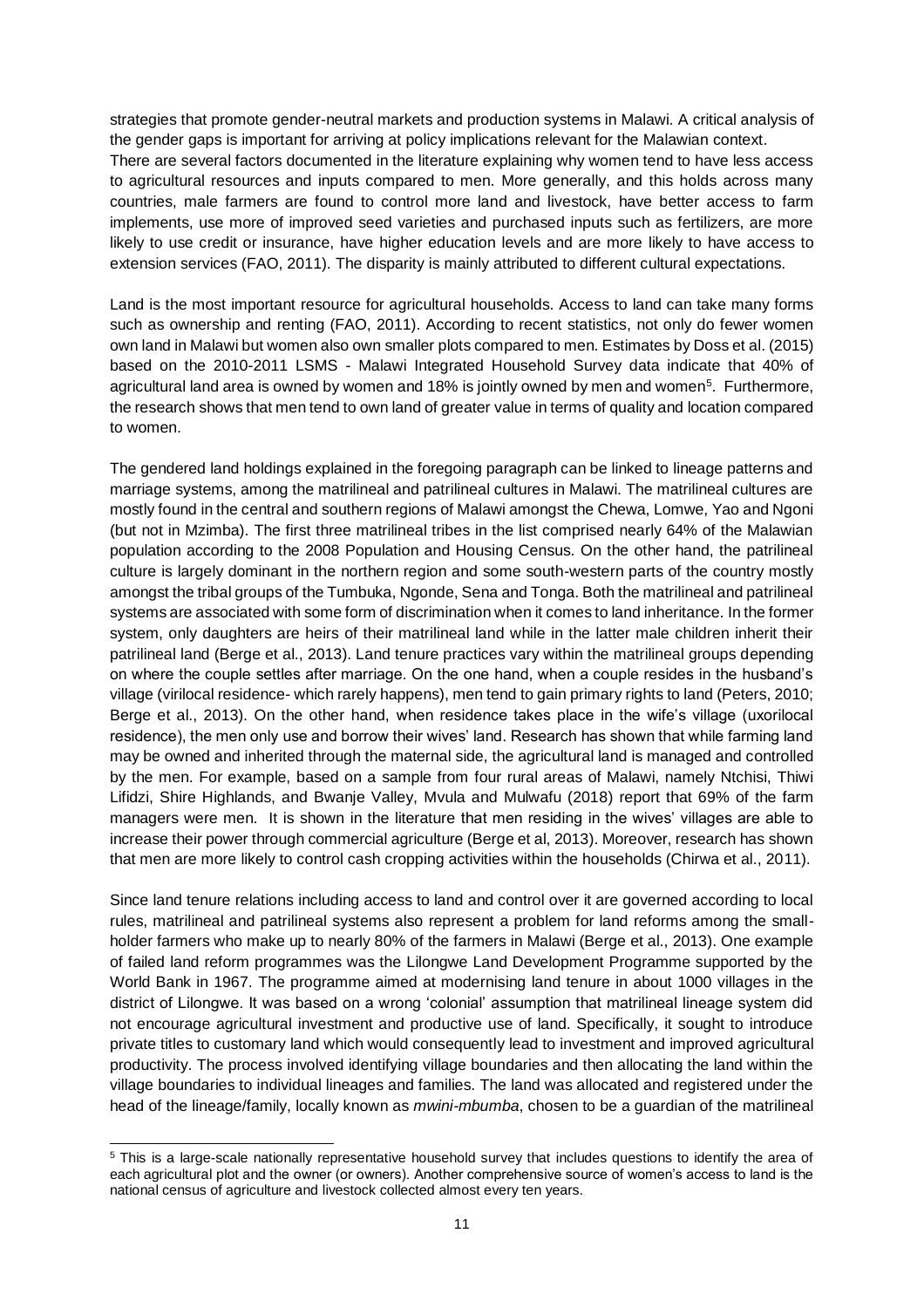group of sisters and their children (Berge et al., 2013; Peters, 2010; Kaarhus, 2010). However, the review and audit of the project shows that the projected suffered from patrilineal biased view among the project staff and researchers. The project failed and was never scaled up to other districts. Specifically, instead of increasing the security of rights to ownership of land, many women lost their customary land rights under a matrilineal-matrilocal regime and were not able to obtain loans from banks even with titling of land. Neither did the project achieve its intended aim of improving agricultural productivity (Berge et al., 2013; Peters, 2010; Kaarhus, 2010).

In addition to women being less likely to hold land titles, FAO (2011) finds that they are also disadvantaged when it comes to access to agricultural implements and machinery. The analysis is based on an agricultural implements index for Malawi calculated using information on the ownership of farm implements, namely hand hoe, slasher, axe, sprayer, panga knife, sickle, treadle pump, watering can, ox cart, ox plow, tractor, ridger, cultivator, generator, motorized pump, grain mill or other implements, chicken house, livestock kraal, poultry kraal, storage house, granary, barn, and/or pigsty. Differences in access to farm implements and machinery between men and women explain about 18% of the gender gap in Malawi (World Bank, 2015).

Another important factor explaining and sustaining the gender gap is crop choice. Research done in less developed countries shows that women and men farm different crops and this has implications on access to output markets. World Bank (2015) indicates that male farmers are more likely to grow cash or export crops that fetch higher incomes on the markets. In Malawi, there exists a gender gap of 28% in favour of men in terms of the fraction of land devoted to export crops. Specifically, about 10% of men's plots is devoted to tobacco, the country's main cash crop, compared to 3% of women's plots. FAO (2011) estimates the sources of gender gaps and states that by closing the gender gap in the cultivation of cash crops is closed, Malawi's GDP can potentially increase by more than \$28 million, representing about 2% of 2018/2019 national budget. There are several factors as to why women tend to grow less export crops than men. These factors range from social norms which may dictate which type of crops women can cultivate due to lack of access to intensive labour and non-labour inputs (e.g. fertilizer) required for cultivating marketable crops. Women are also said to prioritize food crops needed for food security in their families (World Bank, 2008, 2015). Although not specific to Malawi, other factors that generally prevent women to move from subsistence to higher value crops include less access to market information and lower mobility (World Bank, FAO and IFAD, 2009).

Households keep livestock and poultry for various reasons such as source of farm labour, store of wealth, collateral for credit and an essential safety net during times of crisis (FAO, 2009). Generally, livestock holdings of female farmers are much smaller than those of men and women are much less likely to own large animals (e.g. cattle, donkeys and oxen) that are useful as draught animals. This implies that women are more likely to face labour constraints in agricultural production than their male counterparts. Since livestock can also be used as collateral finance, especially in informal credit markets which are the main source of credit for most people in Malawi, the fact that women own less livestock means that they are at a disadvantage when it comes to obtaining the much-needed finance for purchasing useful agricultural implements and inputs<sup>6</sup>. The most recent statistics on the ownership of livestock and poultry are available in the Malawi national census of agriculture and livestock for the 2006/07 agricultural season. The data is collected on a household basis and can only be disaggregated by the gender of the household head rather than by the gender of the individuals. In keeping with figures in most developing countries, the proportion of livestock (and poultry) owned by female headed households (48%) is less compared to male headed households (61%). This applies for all major types of livestock, namely cattle, goats, pigs and chicken (National Statistical Office, 2010).

l <sup>6</sup> According to NSO (2017), the main six sources of loans in 2016/17 were village banks (38%), neighbours (15%), relatives (15%), money lenders/katapila (7%), Non-Governmental Organisations (6%) and Savings and Credit Cooperatives (4%). Commercial banks only made up of 3% of all loan sources.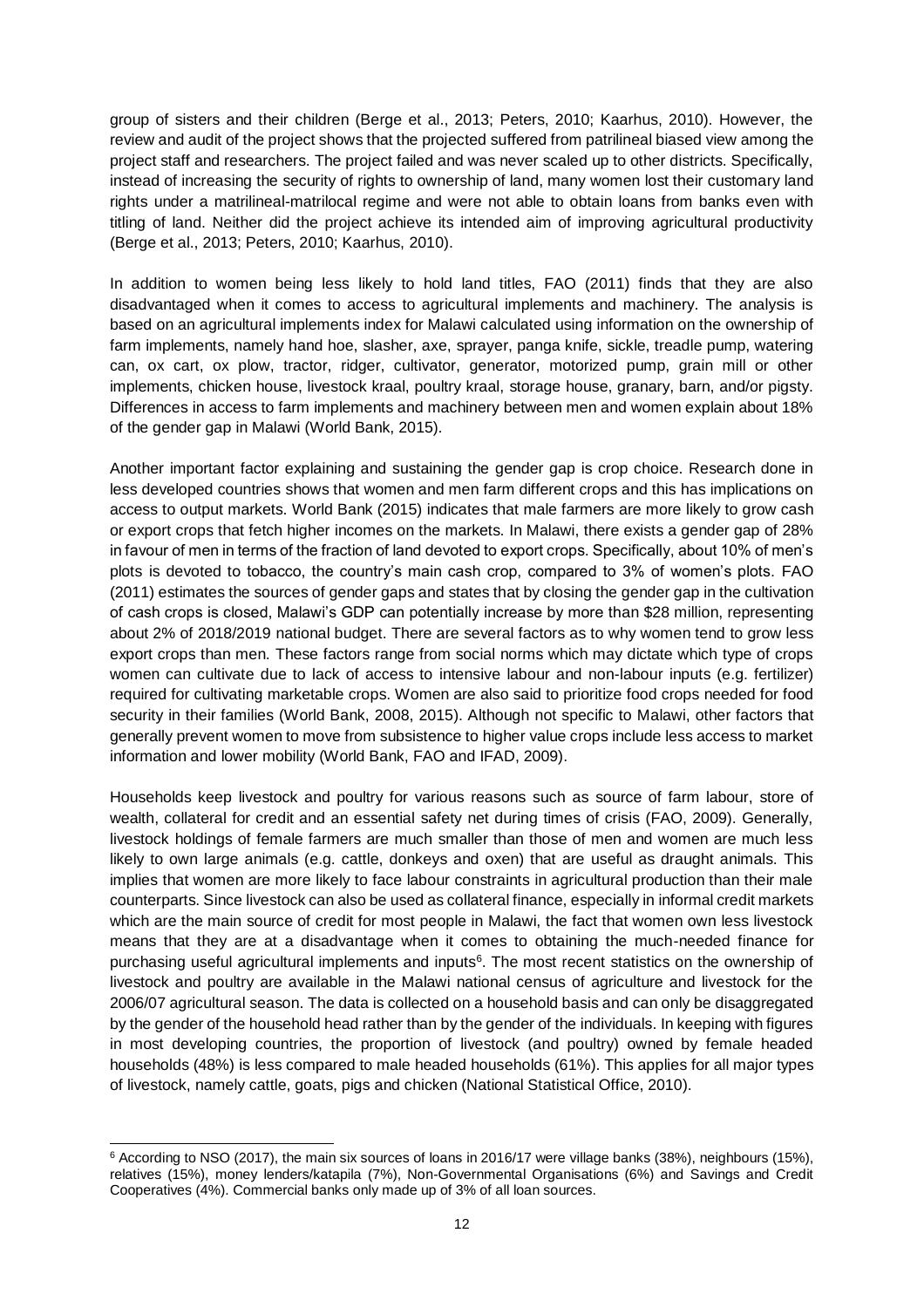Another important gender binding constraint is access to credit. Statistics show that both poor women and men have low access to credit in Malawi. For example, results from the fourth integrated household survey (IHS4) indicate that in only 13% of the surveyed households did at least one household member successfully obtain loan in the last 12 months prior to the survey (NSO, 2017). Disaggregated data by gender for 2016/17 indicate that more male-headed households had access to credit (14%) compared to households headed by females (10%)<sup>7</sup>. Amongst those that borrowed, the top three reasons for obtaining loans were to finance start-up businesses (53%), purchase agricultural inputs for food crops and cash crops (34%) and purchase non-farm inputs (6%). This implies that more women than men, missed the opportunity to start-up businesses or purchase inputs for agricultural production. The main reasons for low access to credit include high borrowing rates, lack of collateral, and prohibitive repayment schedules (Pitamber and Rugimbana, 2005). It is for these reasons that most of the people in Malawi fail to qualify for loans in the formal financial sector which make up of a small share of all loan sources as earlier noted.

Differences in individual characteristics such as age, experience and education levels also explain the gender gap. Of great importance is education and access to extension services. As discussed in Section 2, women in Malawi generally have lower levels of education compared to males. Agricultural extension services provide farmers with direct knowledge on farming techniques and technical advice on agriculture and may be in some cases more relevant to farmers than general education. However, research has also shown that women not only have less education and experience but are also less likely to have access to agricultural extension services (FAO, 2011; World Bank, 2015). Consistent with findings from other African countries, research has shown that extension agents in Malawi, the majority of whom were male, tended to favour relatively well-off male farmers who had more experience and large land holdings mostly dedicated to cash crops (Gilbert et al., 2002).

Women and female headed households also face labour constraints which prevent them from engaging in the cultivation of high value crops that are labour intensive. Two sources of farm labour are available to farmers, namely family labour and hired labour from the labour market. Unlike men who specialize in work outside the home, women are themselves highly involved in household chores such as domestic care which imply that they have less time for agricultural activities<sup>8</sup>. Households headed by females tend to have more dependents but fewer members due to the fact that most of the female heads are widowed, separated, or divorced (FAO, 2011; World Bank, 2015). Although men can assist women, they only do so after they have finished working on their plots. In order to cope with lack of labour, female-headed households tend to spend more time on the farms than male headed households (Takane, 2008). The gender productivity gap due to unequal access of farm labour is estimated at 45%- this is not just huge but the highest contributor to the gender gap in Malawi (World Bank, 2015).

Unlike most studies, Andersson Djurfeldt (2018) presents some trends over time in asset control and ownership in three rural areas of Malawi, focusing on physical assets deemed important to the livelihoods of rural households. Access to and control of assets are said to increase the bargaining power of individuals and also enhance their opportunities both within and outside the household. Furthermore, empirical research shows that increased women access and control of assets is positively associated with improvements in other development indicators (Quisumbing and Maluccio, 2003). In keeping with the notion of capitals found in the Sustainable Livelihoods Framework literature (see Chambers and Conway, 1992; Scoones, 1998; Scoones, 2009), assets are defined as productive resources that enable involvement in agricultural and non-agricultural activities. However, due to data

<sup>7</sup> NSO (2017) reports the results by the gender of the household head. However, as noted by World Bank, FAO and IFAD (2009) during field research on access to credit in Malawi, this may potentially understate the number of women borrowers given that only single women had loans in their own right. The rest of the loans granted to households were recorded in the name of the household head.

<sup>&</sup>lt;sup>8</sup> Statistics based on the fourth integrated household survey conducted in 2016/17 show that more economically active women (51%) than men (39%) were reported to have spent some time doing domestic activities such as collecting water and firewood in the past 24 hours (NSO,2017).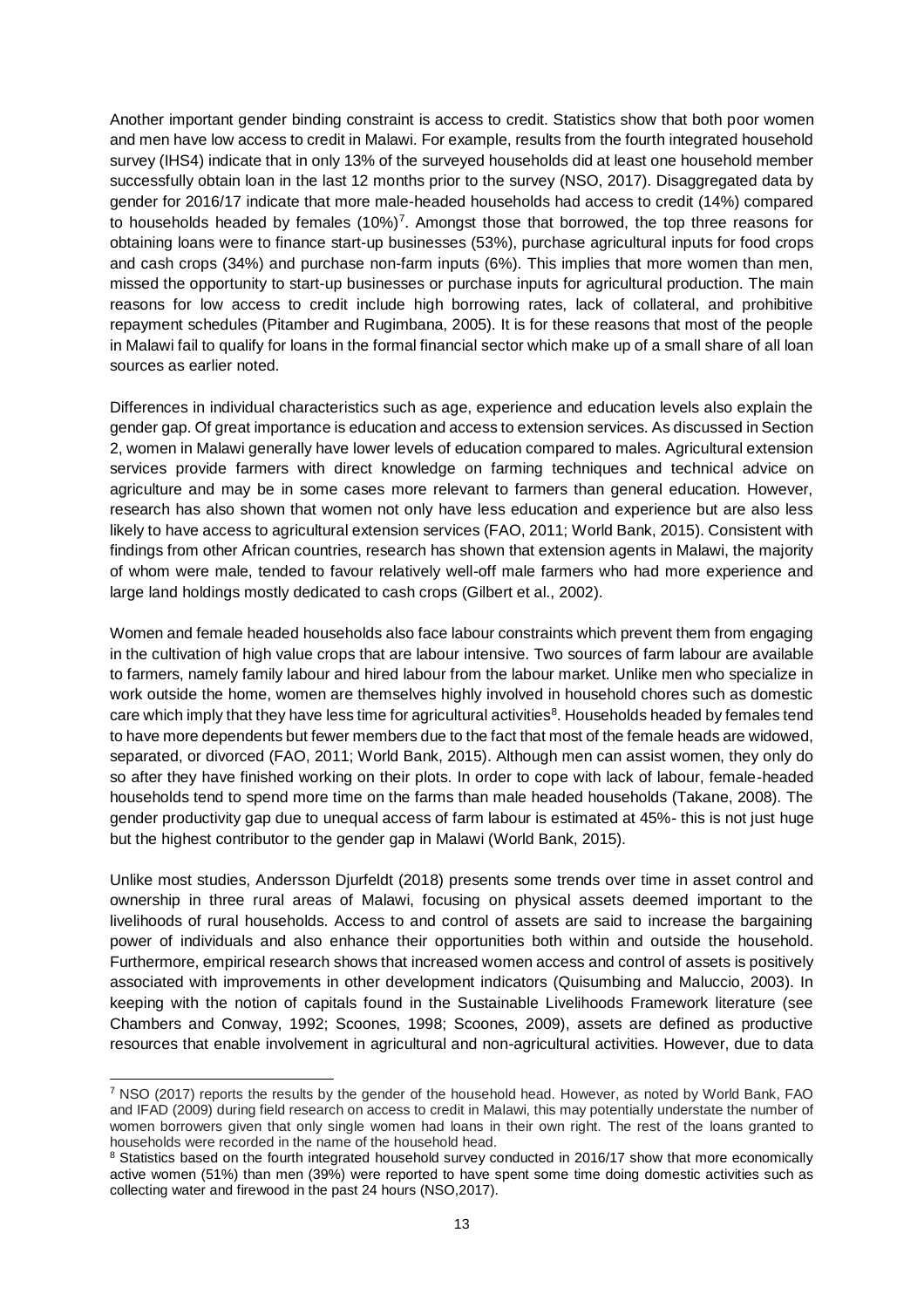constraints, the study focused on agricultural as opposed to non-agricultural assets. Examples of agricultural assets include land, agricultural labour, water and livestock while non-agricultural resources include forest resources and housing consumer durables, among others. These assets can be used for consumption, collateral for loans, safeguarding against shocks and income generation including rent, interest and profits (Deere and Doss, 2006; Deere, 2010).

Two specific gendered patterns are discussed in this literature with respect to land rights and land size holdings in Malawi. First, that land size holdings in Malawi are declining over time in all the regions studied, namely Ntchisi, Thiwi, Bwanje, and Shire Highlands. Although the land size holdings declined for both men and women, the declining trends tended to affect female farm mangers more disproportionately. This is worrying and may lead to more precarious women rights to land over time as also suggested by Peters and Kambewa (2007). The second issue relates to land ownership more generally. Although most women have access to land in Malawi, this is not entirely the case for widows who are not resident in their indigenous community as is usually the case amongst patrilineal marriage cultures (Peters, 2010; Lastarria-Cornhiel et al. 2014).

The findings from Andersson Djurfeldt (2018) on agricultural labour also corroborate with what is found in other studies on Malawi. Other research has shown that women have less access to the two main sources of agricultural labour, family and livestock labour (see FAO, 2009; FAO, 2011; World Bank, 2015). The problem of gender gap in access to labour resources is notably persistent (over time) in Malawi, particularly the Shire Highlands. Another related problem is the quality of the family labour that households headed by females access. Using the percentage of male adult members of the total household members of working age (16–60) in a given household as a measure of the quality of the labour, Andersson Djurfeldt (2018) finds that male headed households had a share of about 50% of male adult labour compared to only about 30% or less for the female counterparts in all the four regions under study, namely Ntchisi, Thiwi Lifidzi, Bwanje Valley, and the Shire Highlands. Therefore, female headed households not only have less access to agricultural labour but also poor quality of the labour they received for their farming activities. It is often thought that female headed households may replace the male labour shortage from the market or from male relatives. Consequently, having fewer male members in a household does not necessarily imply labour shortages for female headed households although this is not a universal phenomenon as it may vary across regions.

There also exist gender differentials in water access and use of irrigation in Malawi (see Andersson Djurfeldt, 2018). Highlighting these inequalities is particularly relevant given that Malawi's agriculture is highly dependent on rainfall and this is linked to low productivity and high yield variability for most crops. Research has shown that irrigation does not only enhance fertilizer response but also increases crop yield and reduces yield variability. Consequently, access to water resources is critical for smallholder farmers' incomes and welfare, particularly for women who make up the majority of the labour force in agriculture. Nkhata et al. (2014) found that farmers who irrigated their crops in the Bwanje Valley (in central Malawi) had higher welfare and more food secure than the non-participants (those who do not irrigate their crops). Furthermore, irrigation enabled the production of a broader diversity of crops such as vegetables for own consumption by farm households thereby promoting their health status. More interestingly, the study found that female-headed households earned more agricultural income as a result of their participation in the irrigation scheme.

Hyder and Behrman (2014) presents empirical evidence on female economic activity in three rural locations in Malawi: Rumphi in the northern region, Mchinji in the central region and Balaka in the southern region. Using household panel data from the Malawi Longitudinal Study of Families and Health (MLSFH), the study examines the age-specific female labour market participation rates for five different labour market outcomes namely, agriculture related work, market and sales activities, cottage industry,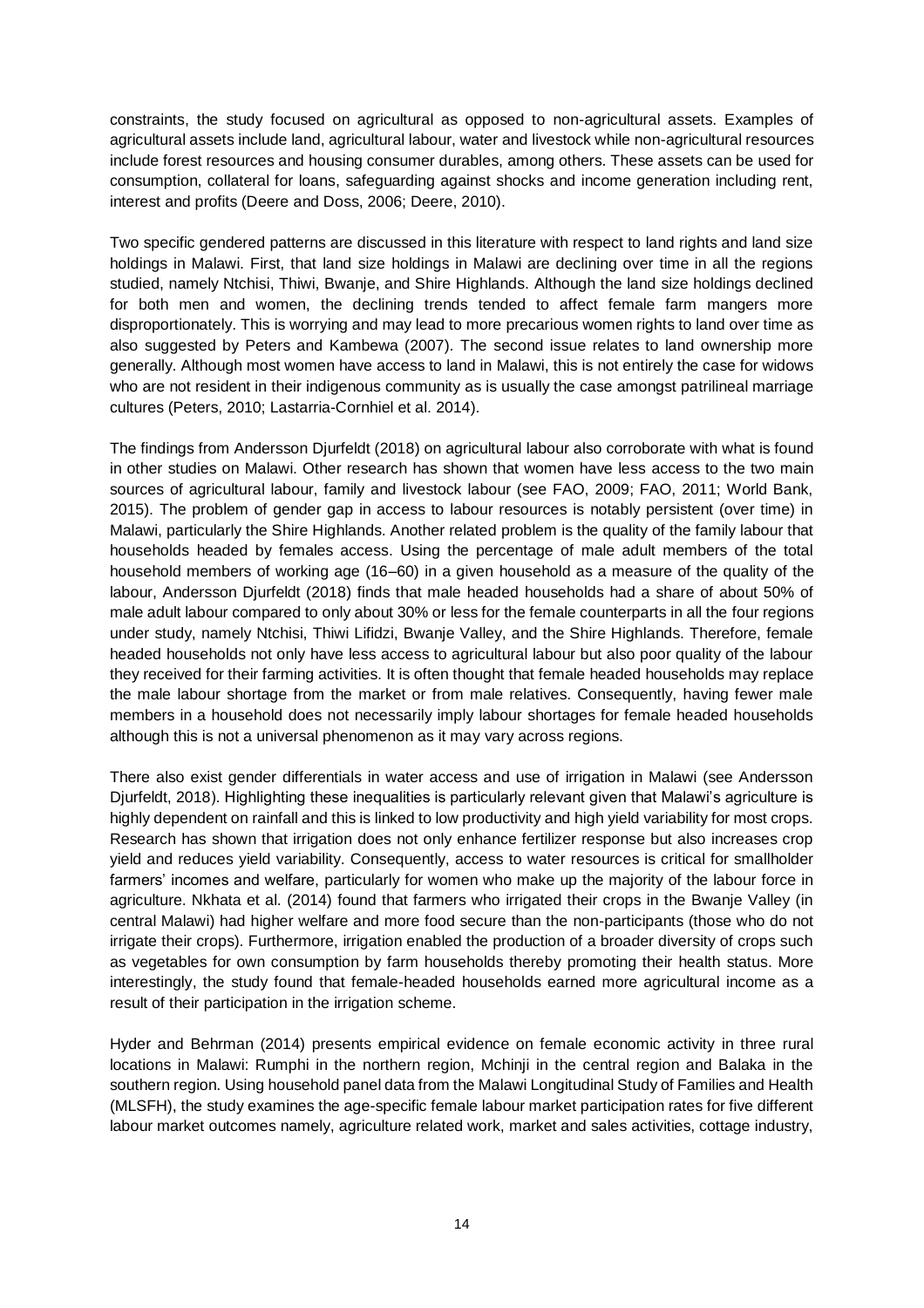other economic activities and out of the labor market<sup>9</sup>. Furthermore, the study also analyses the determinants of female labour force participation in Malawi in order to shed light on the factors associated with female labour force participation.

Apart from being longitudinal thereby allowing one to observe some dynamic aspects of the female labour force participation, one interesting feature of the Hyder & Behrman (2014) study is that it incorporates some explanatory variables important in the context of Malawian culture such as ethnicity, religious affiliation and marital status (including both polygamous and monogamous marriages). As noted earlier, these factors explain the gendered patterns observed in terms of agricultural assets such as land within the context of matrilineal and patrilineal practices across Malawi's ethnic groups. Generally, the study finds that female labour force participation rates in Malawi are very high when compared with other less developed countries with a lot of concentration taking place in the agricultural and cottage sectors, in keeping with statistics on other sub-Saharan African countries, particularly Burundi, Madagascar, Mozambique and Tanzania (Hyder & Behrman, 2014)<sup>10</sup>. This corroborates with statistics earlier presented in Section 2 which generally show that women employment tends to occur in the low paying jobs outside formal employment. Cohort analysis shows the female labour force participation rates increase at a diminishing rate with respect to age. Women who live with children are more likely to participate in the labour market than those who do not probably as a result of some supply of family labour in agricultural production.

#### <span id="page-14-0"></span>5. Women and challenges in output markets

#### <span id="page-14-1"></span>5.1 The role of ADMARC in agricultural markets

Unlike the preceding section which specifically focused on production, this section explicitly discusses agricultural output markets in Malawi. In 1971, the Government established the Agricultural Development and Marketing Corporation (ADMARC) as a monopsonistic parastatal responsible for buying crops from smallholder farmers at guaranteed fixed price. ADMARC's Profits and export earnings from cash crops such as Tobacco, cotton and rice were used to cross-subsidise operations and prices for food crops, particularly maize (Fafchamps et al., 2006). However, from 1980s, Malawi adopted Structural Adjustments Programmes (SAPs) with technical and financial support from the World Bank and the International Monetary Fund (IMF). This occurred as world prices for tobacco deteriorated making it difficult for Government to continue providing subsidies. Consequently, Malawi embarked on structural reforms in the agricultural sector notably involving the removal of subsidies and state intervention in output markets. Under SAPs, the forces of demand and supply were allowed to determine the prices of agricultural produce in markets. While implementing SAPs, it was expected that through the removal of subsidies and state intervention, price distortions would be dealt away with resulting in increased market competition in terms of quality and quantity of agricultural output (Chirwa, 2005). However, this did not happen as anticipated. Instead, both the quantity and quality of agricultural produce deteriorated largely negatively affecting women and relegating them to subsistence farming.

Through the reforms, private trading of agricultural produce was allowed although producer prices remained controlled by ADMARC through the use of price controls, notably fixed price band was established with the Corporation acting as buyer of last resort (Badiane et al., 1997). Through its extensive network consisting of depots, unit markets and warehouses, ADMARC continues to be a dominant player in output markets in Malawi and receives bulk delivery of produce from private traders for distribution throughout the country (PwC, 2016). Therefore, ADMARC's operations continue to have

l 9 Market refers to salaried employment, marketing work including sales while cottage refers to production taking place in the home such as handicraft work (e.g. basket/mat weaving), alcohol production and carpentry. Out of the labour force consists of students who have never worked or currently not seeking employment.

<sup>&</sup>lt;sup>10</sup> In 2010, the agricultural share of economically active women was estimated at 94% compared to an average of 65% for the sub saharan Africa (see Food and Agriculture Organization of the United Nations,2017).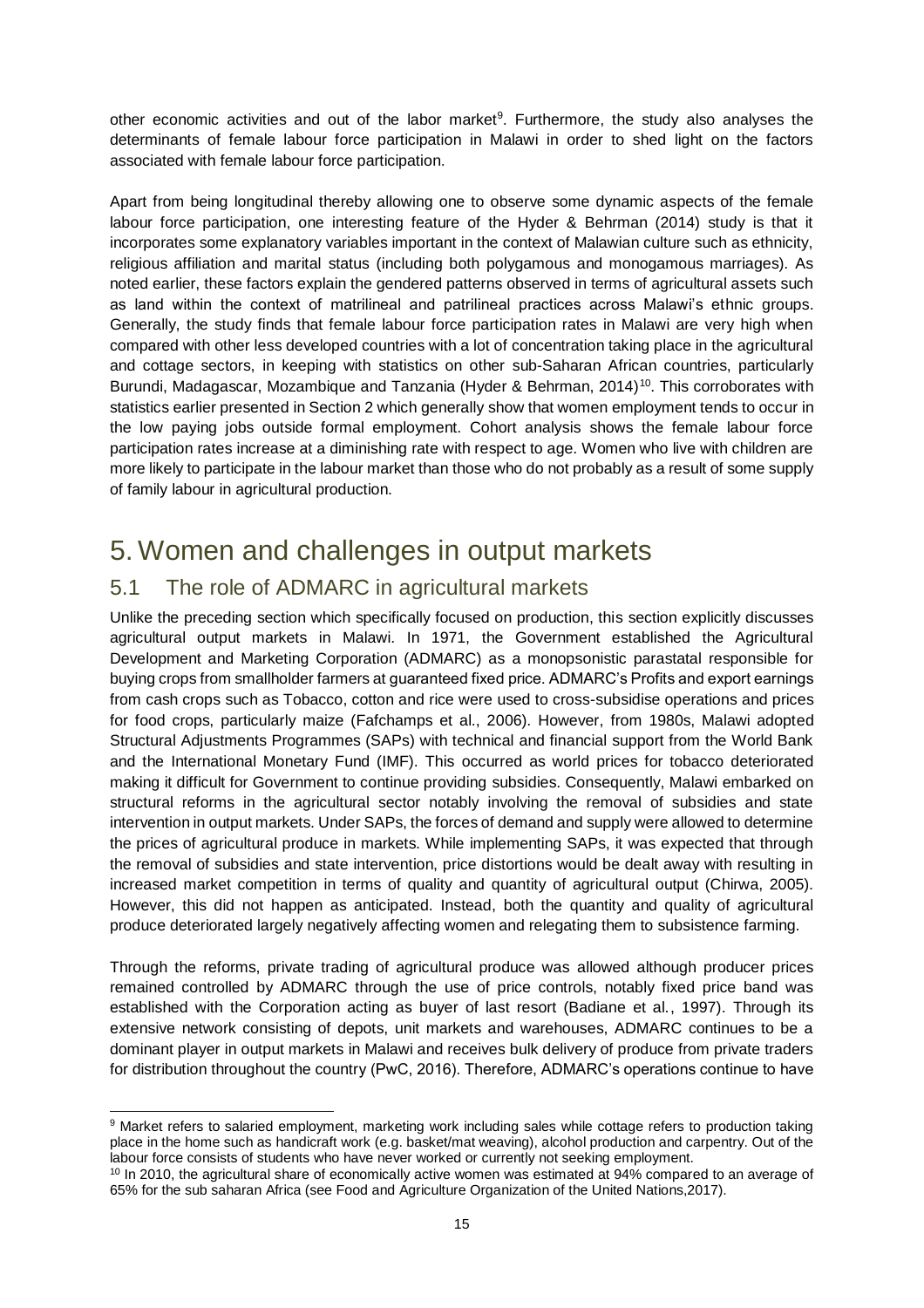significant effects on agricultural markets. However, Edelman (2016) shows that the buying and selling prices set by ADMARC are either too cheap or too high for most of the agricultural marketing period. Furthermore, since ADMARC's budget is subject to Parliamentary approval of the National Budget which happens a few months after the onset of the harvest season, its activities are usually not aligned with the forces of demand and supply.

#### <span id="page-15-0"></span>5.2 Structure of agricultural markets

In addition to the inefficiencies introduced by ADMARC interventions in agricultural markets, the structure of agricultural markets in Malawi requires that small holder farmers physically travel to markets thereby incurring high transport costs, covering the transportation of the travel of the traders to and from the markets, transportation of goods in addition to bagging, loading and offloading costs. These costs reduce the margins earned by farmers who also pay market fees. Since market fees are fixed and do not proportionally increase with the volumes traded, they act as a form of regressive tax particularly for the small to medium-size traders, most of whom are women (Fafchamps et al., 2006). Furthermore, informal agricultural markets suffer from lack of proper weighting equipment to objectively ascertain volumes of agricultural produce.

The need for many traders to personally travel to markets to buy or sell instead of placing orders over the phone or other electronic means can be dealt with through structured markets which are organized and formal places where farmers, traders, processors, millers, banks and others enter into organized, regulated trading and financial arrangements (East Africa Grain Council, 2013). Under structured trading, buyers and sellers do not physically meet but trade is facilitated through an exchange operated by an independent firm. Currently, the Government of Malawi is promoting structured markets as a solution to inefficiencies in the crop export market and this desire is reflected in MGDS III, Malawi's overarching development strategy for 2017-2022 (see Government of Malawi, 2017). While structured markets for export crops such as Tobacco and Tea are functioning and have been in place for a long time, only a small volume of crops traditionally grown by small holder farmers, namely maize, beans, cowpeas, groundnuts, sunflower and rice are traded on the structured trading platform. Structured commodity trading has great potential in Malawi and offers a lot of benefits in addition to the facilitation of trades. Some of the additional benefits of structured trading to farmers include availability of up-todate information on prices; better price premiums through aggregation of produce by many farmers; access to collateral finance through warehouse receipt systems which is usually not possible under normal circumstances; enhancement of the quality of produce through grading standards; reduction of post-harvest losses; and smoothing of surpluses that occur during the harvest season when everyone harvests (Gondwe and Baulch, 2017; East Africa Grain Council, 2013).

#### <span id="page-15-1"></span>5.3 Infrastructure challenges

Women increasingly supply a significant amount of high-value traditional produce to local and international markets, but when compared to men they are disadvantaged in terms of market infrastructure, mobility, access to training, access to market information, and productive resources (World Bank, FAO and IFAD, 2009). Malawi has poor road networks and face high costs of vehicle operation costs which poses a challenge in transporting the produce from farms to the markets. In the absence of other means of quick means of transport farmers are forced to carry their produce to local markets which has the effect of reducing both quantity and quality in the case of perishable goods. Evidence suggests that women tend to lose income and control as products move from the farms to the markets (Gurung, 2006). According to World Bank, FAO and IFAD (2009), remoteness limits marketing opportunities, increases uncertainty and reduces farmgate prices and increases costs of farm input costs. Therefore, in addition to the development of better road infrastructure, there is need to improve post-harvest facilities, particularly storage facilities (to manage surplus and limit post-harvest losses) and processing facilities to enhance value thereby improving trader's margins and incomes for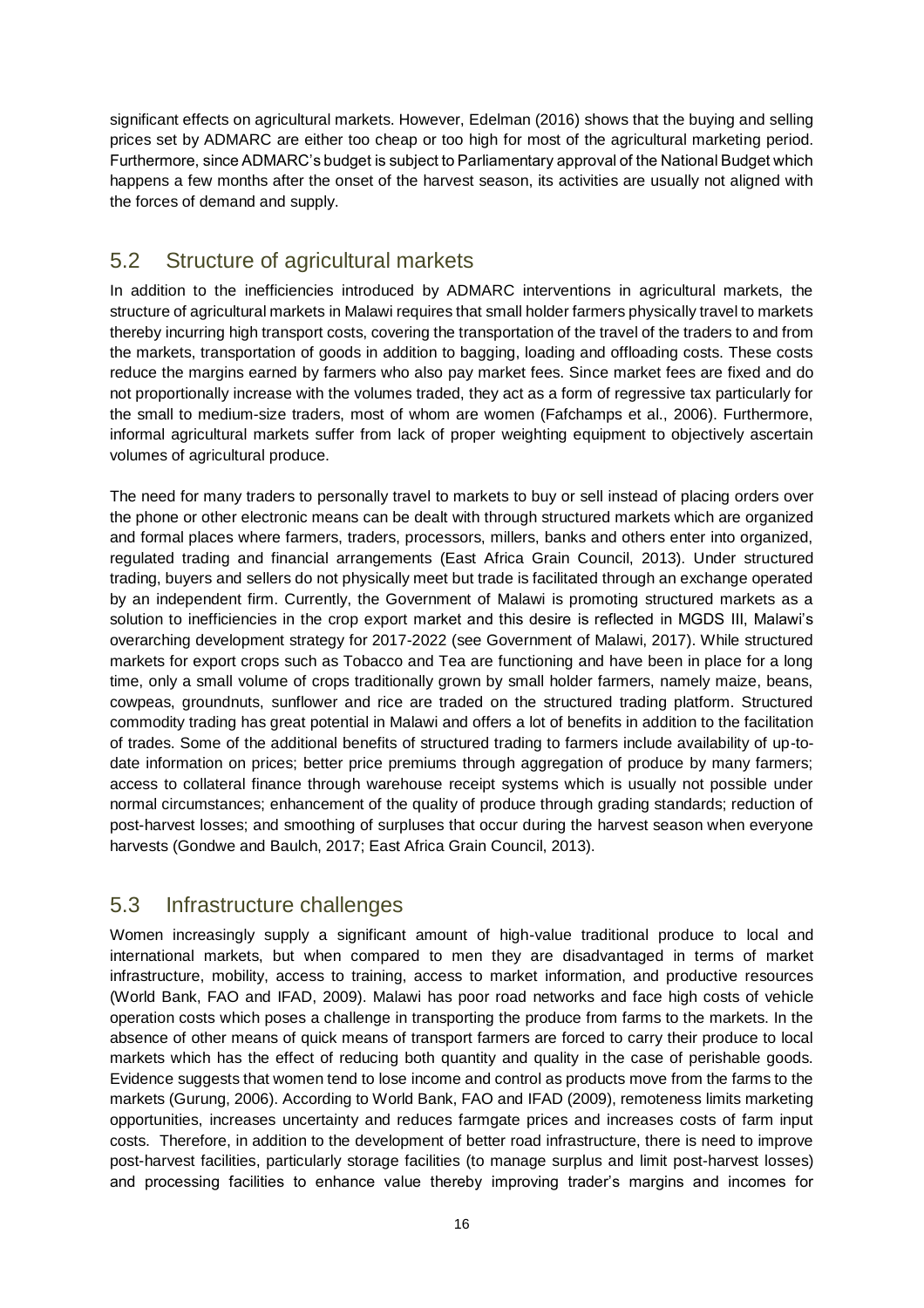smallholder farmers. Although ADMARC and Government own and operate warehouses, there is need for the storage facilities in the country to be extended and rehabilitated which could further facilitate trade of agricultural produce and promote Malawi's warehouse receipts system currently being offered by Malawi's two commodity exchanges, namely the Agricultural Commodity Exchange for Africa (ACE) and Auction Holdings Limited Commodities Exchange (AHCX) in conjunction with commercial banks and credit bureaus (Edelman et al., 2014).

#### <span id="page-16-0"></span>6. Malawi's development policy and impacts on women

#### <span id="page-16-1"></span>6.1 Gender and development policy in Malawi

Malawi's development policy agenda is currently being implemented in the form of five-year strategies summarized in the Malawi Growth and Development Strategy (MGDS). The first two programmes, namely MGDS I (2006-2011) and MGDS II (2011-2016), were focused on poverty reduction with agriculture and food security as the most important key priority area<sup>11</sup>. Within this priority area, Government's focus was increasing on agricultural productivity, agro-processing and diversification. The third programme (MGDS III) has recently been formulated, covering the period from 2017 to 2022. Although MGDS III focuses on building resilience, some of the elements and lessons learnt from MGDS I and II are being rolled over by the government. Another main departure from its predecessors is that MGDS III has identified flagship projects which will be implemented together with five key priority areas, namely Agriculture; Water Development and Climate Change Management; Education and Skills Development; Transport and ICT infrastructure; Energy, Industry and Tourism Development and Health and Population. Malawi's national development strategies are usually aligned with the international development agenda such as structural adjustment policies (1981-1998), millennium development goals (2000-2015) and sustainable development goals (2016-2030). This is in part due to the fact that Malawi develops its development agenda in consultation with key international stakeholders such as the International Monetary Fund (IMF) and the World Bank who also provide both technical and financial support to the government.

The successive Malawian governments have, at least in theory, focused on addressing gender imbalances in the national development policy agenda. However, the prominence of gender issues has differed across the policies. For example, unlike MGDS I, MGDS II specifically included gender and capacity development as an additional theme (Government of Malawi, 2007, 2012). Under MGDS I, gender only appeared as a sub-theme under social development. Explicitly, MGDS II focused on employment creation with a view to poverty reduction, incorporating gender specific issues in all labour initiatives and interventions, reducing practices of discrimination in the labour market and provision of improved statistics on the labour market (Government of Malawi, 2012).

The Malawi government also implemented the Economic Recovery Plan (ERP) in 2010 as a result of a sharp decline in the economy's growth rate which required a set of new policies to prevent a further deterioration of living conditions. Specifically, ERP was needed to prevent a crisis and reduce poverty and malnutrition rates. ERP consisted of a set of immediate (within 3 months), short term (within 1 year) and medium term (2-5 years) policy reforms aimed at poverty eradication and cushioning the vulnerable from the impacts of the said reforms (Government of Malawi, 2015; (Randall, 2013). Immediate plans consisted of the devaluation of the Malawi Kwacha, fiscal and monetary policy reforms and adjustment of fuel prices. The short term plans included scaling up a number of social support programmes such as the public works programme (PWP), the farm-input subsidy programme (FISP), the school meals programme and continuation of the social cash transfer (SCT) programme, among others. The medium term programmes (2-5 years) identified five key areas to lead growth and achieve quick results. The sectors include energy, tourism, mining, agriculture and transport infrastructure and Information

l <sup>11</sup> The MGDSs are a means of implementing the country's long term agenda known as the Malawi Vision 2020 launched in 1998. Prior to MGDS I was the Malawi Poverty Reduction Strategy which ran from 2002 to 2005.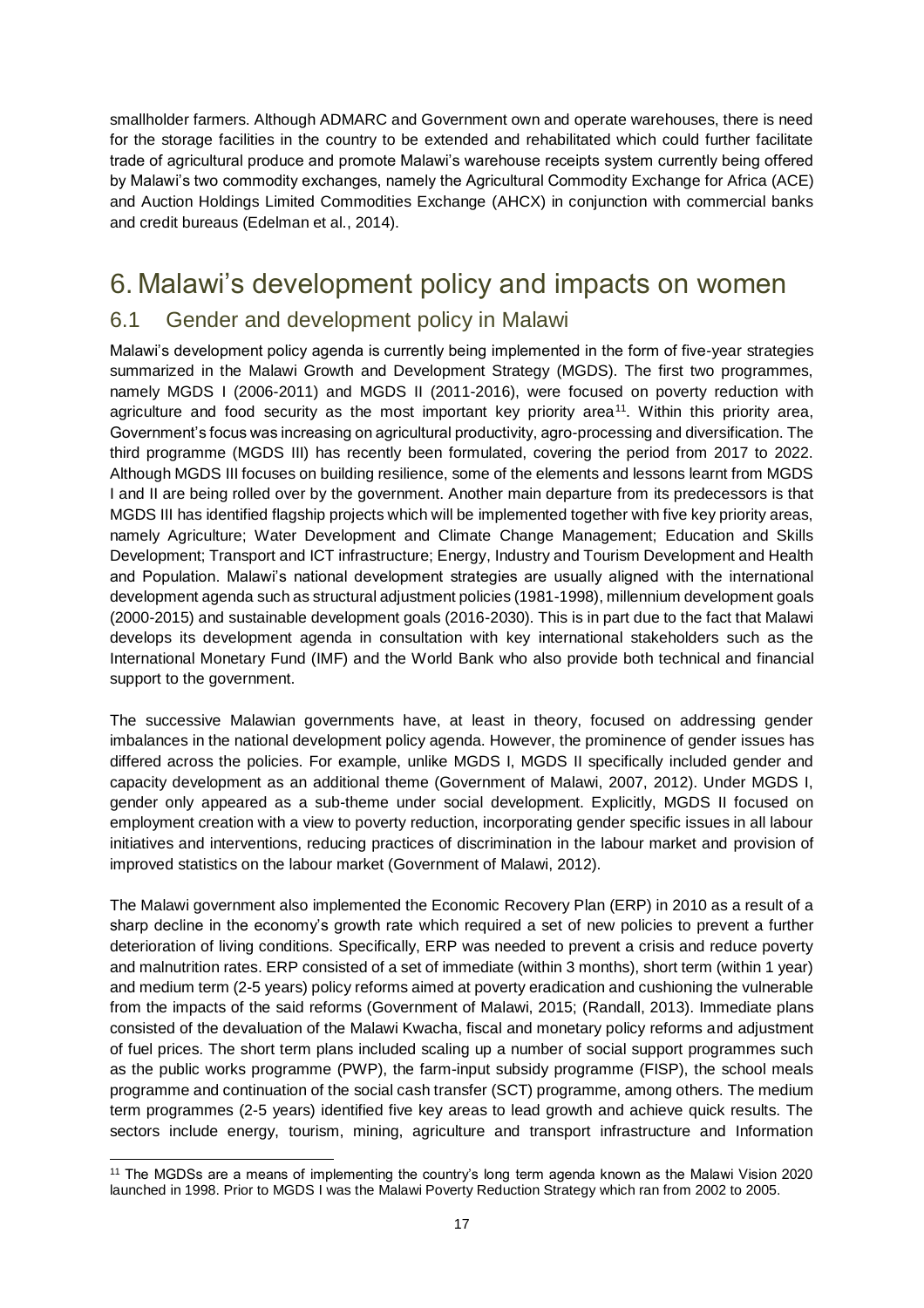Communication Technology (ICT). The ERP is also supplemented by the National Export Strategy (NES) developed in 2012, covering the period from 2013 to 2018. NES is a roadmap for the development of Malawi's productive base to achieve export competitiveness and economic empowerment of the vulnerable groups such as the poor, farmers, youth and women (Randall, 2013).

The MDG goal 2 to which Malawi was a signatory, aimed to promote gender equality and empowerment of women. Several indicators and targets were set in the areas of primary education, literacy rates, and share of women employed in the nonagricultural sector and women representation in the national parliament<sup>12</sup>. However, Malawi only met one of the 5 indicators under the gender theme, namely gender parity in primary education. The share of women in wage employment in non-agriculture in 2015 was estimated at about 30% against a target of 50%. Nevertheless, progress was made when compared to the baseline level of 13% observed in the year 2000. Government efforts in promoting gender equality and women empowerment were affected by a number of challenges such as early marriages amongst women, sociocultural barriers against women and limited resources in the education sector (Government of Malawi, 2015). The country continues to pursue the goal of achieving gender equality and empowering all women and girls under Sustainable Development Goals (SDG) goal 5. Some of the strategies are also reflected in MGDS III whose formulation process was completed in August 2017.

The preceding discussion provides the context within which the gender issues are placed in the national development plan. In addition to the above, the government has specific policies focused on dealing with agriculture and gender issues. Malawi's main investment plan for agriculture is summarized in the Agricultural Sector Wide Approach (ASWAp), a medium-term policy framework covering the period 2011-2015<sup>13</sup>. It is focused on increasing productivity, food security, nutrition and agricultural incomes of the rural poor. ASWAp is aligned with MGDS as well as the Comprehensive Africa- Agricultural Development Programme (CAADP) of the African Union (AU) which Malawi signed in 2010. Under CAADP, countries agreed to invest at least 10% of their respective national budget into agriculture in order to realise an annual GDP growth of about 60% per annum. Malawi also has its own policy on agriculture called the National Agricultural Policy (NAP).

ASWAp is linked with two major agriculture-sector development programmes, namely the Farm Input Subsidy Programme (FISP) and the Green Belt Initiative (GBI). These jointly account to about 70% of the total ASWAp budget. Introduced in the 2005/06 agricultural season, FISP (combined with good rains) significantly led to an improvement in the production of maize in the country especially over the period between 2005 and 2009. The green belt initiative aims to increase productivity and food security by maximizing the available water resources for irrigation. However, the initiative is silent on women empowerment and the expected role that they are supposed to play.

The implementation and management structure of ASWAp is coordinated under several ministries. The ministry of agriculture, irrigation and water development (MoAIWD) is the lead ministry and it is where the national agriculture policy (2016) and the Agricultural Extension Policy (2000) sit. However, the ministry of gender is not directly involved in the ASWAp management structure. Other important sectoral and strategic policies within the ASWAp policy framework include the National Nutrition Policy and Strategic Plan (2007) and the National Youth Policy (2013). The ministry also recently developed the National Irrigation Policy (2016) where the GBI is articulated with a focus on irrigation infrastructure development and rehabilitation. The ministry of industry and trade is responsible for ensuring that there

 $12$  It is important to state that MDG 3 only sought to improve the share of women in the non-agricultural sector. This is a different agenda from improving the opportunities of women within agriculture where the majority of them currently participate.

<sup>&</sup>lt;sup>13</sup> According to the National Agricultural Policy document, ASWAp (just like was the case with MGDS II) would be reviewed to ensure coherence with the policy framework stipulated in NAP. Following the review, ASWAp was extended and is now called the National Agriculture Investment Plan (NAIP), expected to cover the period from 2018 to 2022. As the name suggests, NAIP is aimed at providing a guide to investors to direct resources towards the key priority areas proposed in the plan.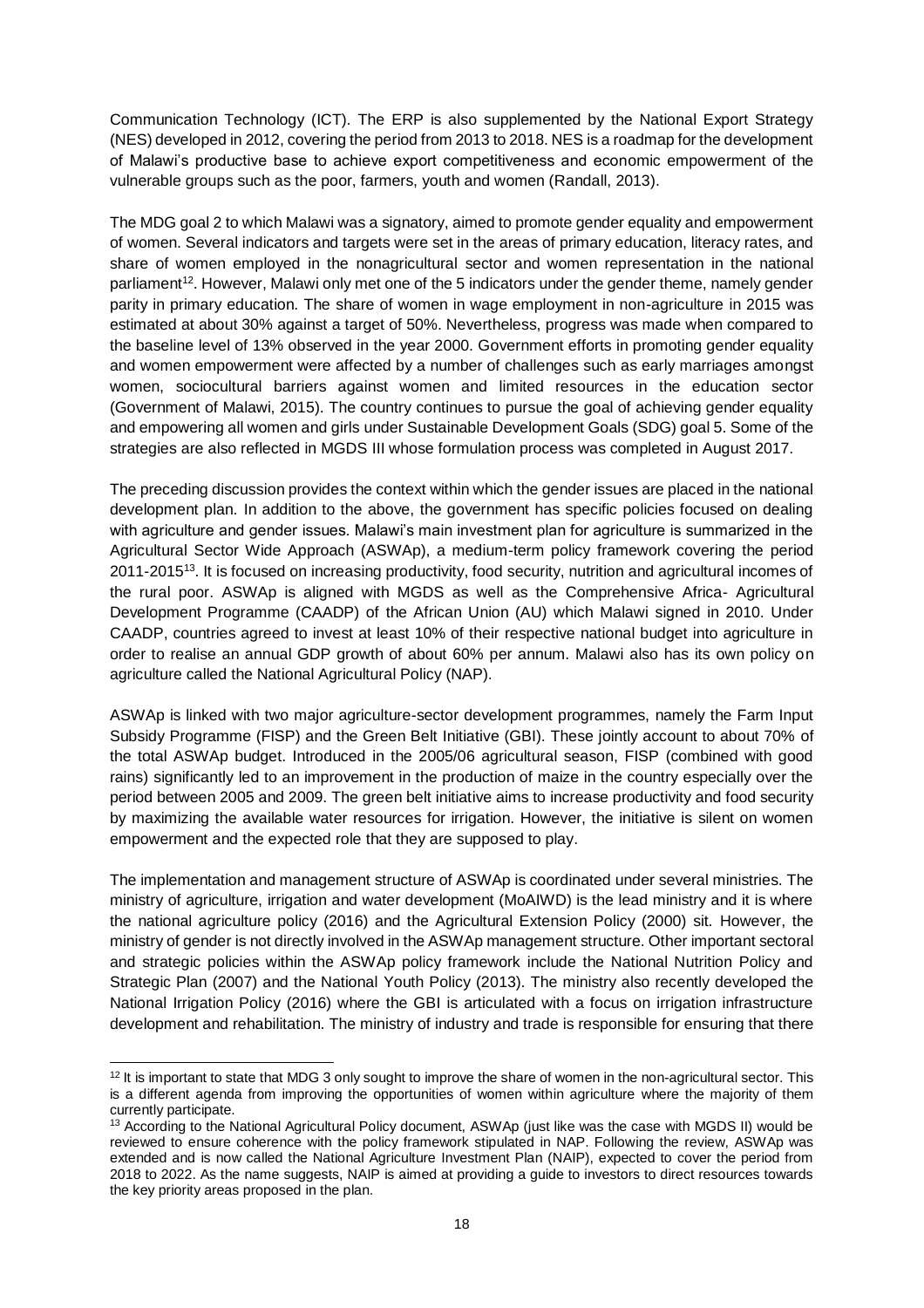is a market for the country's production. The ministry developed the National Export Strategy in 2012 with the aim of realising the country's export potential. The Ministry of Lands and Physical Planning ensures that land issues are properly managed as the Ministry of Agriculture intensifies agricultural activities. This ministry owns the Malawi national land policy (2002) and the National Land Use Planning and Management Policy (2005). Finally, the Ministry of Natural Resources, Energy, and Environment ensures sustainable use of the country's agricultural resources. The ministry's activities in this regard are guided by the National Climate Change Policy (2012).

All gender related programmes in the country are coordinated by the Ministry of Gender, Children, Disability and Social Welfare. The ministry developed the national gender policy (2000, 2015) and is also responsible for the execution of the social cash transfer programme, one of Malawi's two large safety net programmes<sup>14</sup>. At a national level, the Malawi Constitution recognises and promotes gender equality as one of the ways of promoting the welfare and development of the people of Malawi. It seeks to guarantee rights to every citizen and is also specific on women's rights. The Constitution acknowledges that discrimination against women is a problem that needs to be eradicated from society in order to achieve economic growth. This, therefore, implies women having equal access to resources, time and opportunities that can enable them to compete on equal playing field with men. The emphasis of the Malawi Constitution on gender equality is on improving the lives of girls and women.

From the foregoing review of Malawi's development policy, it seems that most of the socio-economic challenges still being experienced in the country (including gender imbalances) are not necessarily due to lack of relevant policy instruments but rather weak enforcement efforts and inconsistent implementation of policies. In some cases, the policies have been ineffective as a result of shocks such as over-reliance on rainfall for agricultural production and price volatilities of agricultural inputs and outputs. Consequently, Malawi remains largely static in terms of economic growth, urbanisation and structural transformation. Despite improvements in non-monetary dimensions of welfare, monetary poverty rates remain high and stagnant, especially in rural areas. The question of whether development policy in Malawi has benefited women in agriculture is addressed next.

#### <span id="page-18-0"></span>6.2 Have the gender policies benefited women in Malawi?

This section seeks to document the impact of policies, programs and strategies targeting the empowerment of women in agriculture. Recently, Malawi has signed and ratified a number of international and regional treaties and conventions as a commitment to promoting human rights and gender equity (FAO, 2011). We begin with a brief review of selected key policies and programmes with a focus on agriculture and specific to the gender gaps identified in Section 4, namely land, employment and earnings.

The constitution of the Republic of Malawi was adopted in 1994 and has three sections dealing with gender issues, namely promoting gender equality for women (Chapter 3, section 13), prohibiting any kind of discrimination based on gender (Chapter 4, section 20) and promoting women's rights (Chapter 4, section 24). The constitution provides the main legal framework for addressing gender inequalities and adopting gender related reforms in Malawi.

Furthermore, Malawi adopted the National Land Policy in 2002 which recommends tenure reforms to guarantee security and equitable access to land for all Malawians without gender based discrimination. The policy sought to review inheritance laws to allow the remaining spouse, children and especially orphans to inherit the deceased's estate even in the absence of a will. Moreover, one of the factors explaining the huge disparities in terms of access to land between men and women is largely explained by the discrimination women face with respect to customary inheritance rights. Therefore, the proposed

l <sup>14</sup> The other programme is the Malawi Social Action Fund-Public Works Programme (MASAF-PWP).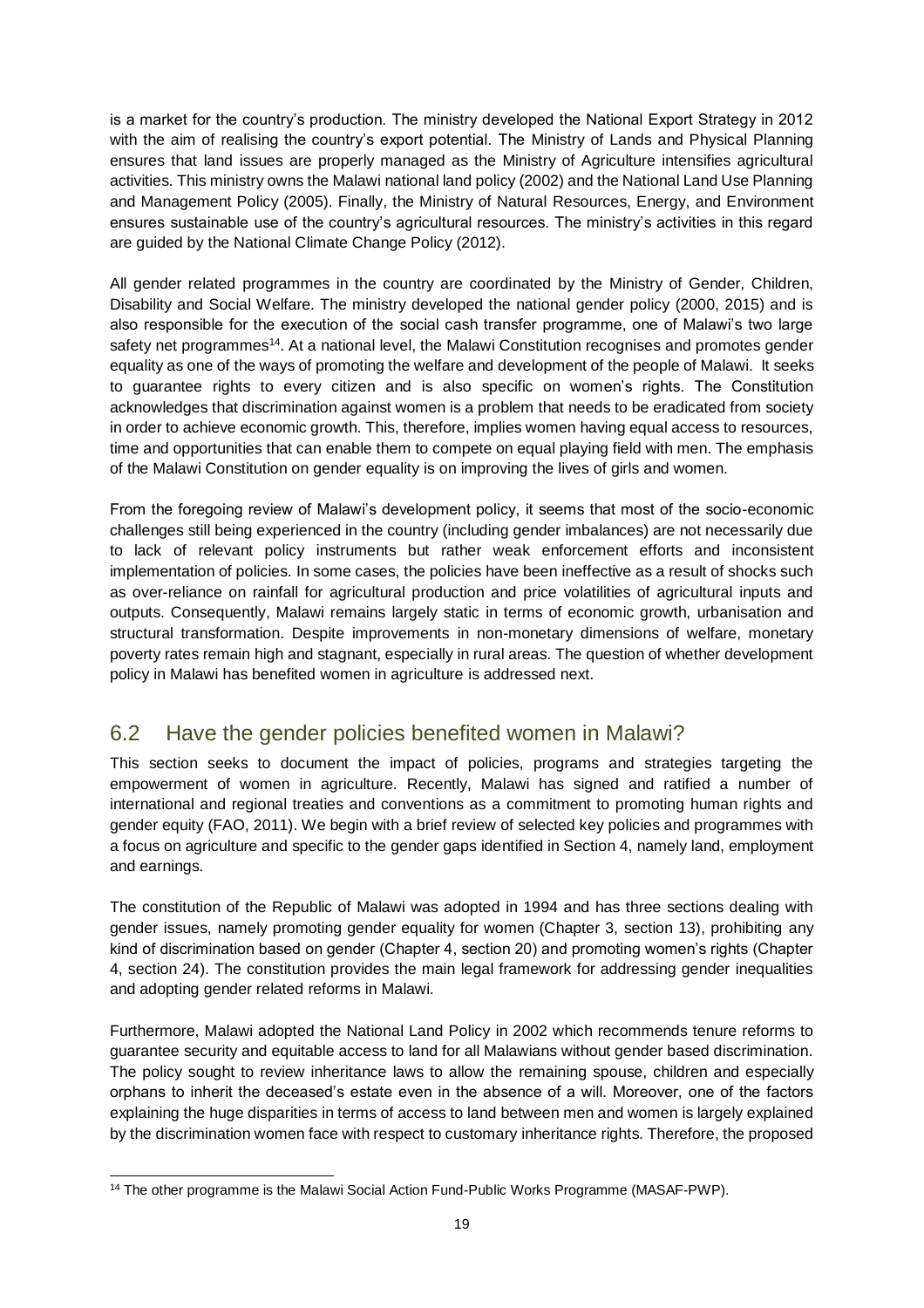reviews and reforms are particularly relevant considering that nearly 80% of land used by smallholder agricultural farmers in Malawi was categorized as customary according to the National Census of Agriculture and Livestock (NACAL) 2006/07. The proportion of land that is customary is particularly higher in the Northern region where it was estimated to be 86% compared to 76% for the central and southern regions. The majority of land was inherited, and operated by men (National Statistical Office, 2010). Access to land by gender is clearly disproportionate considering that 52% of the population in Malawi is female. In 2016, the Malawi parliament passed the Land bill albeit amid controversy, taking into account the proposed reforms which had been debated for nearly 14 years<sup>15</sup>. Although the national land policy seeks to promote gender equality, there is need to adopt best practices on land governance given that there is always a disjuncture between how a law is conceptualised and how it is actually implemented. The current matrilineal practice does not include male children as heirs to the customary land. In patrilineal-patrilocal areas, land is transferred through males which has the effect of lessening women rights (Peters, 2010). Once properly implemented and governed, the recent land reform laws will enhance equality given that it states that both male and female children are heirs of the land.

The government of Malawi identifies land as one of the critical resources for agricultural development and such that in 2004 it embarked on the land reform policy with the aim of improving production and incomes for the rural population which makes up 85% of the population (World Bank, 2012). An evaluation by the World Bank (2012) rated the land reform policy as satisfactory and exceeding expectation given that 15,142 households were successfully relocated against a target of 15,000<sup>16</sup>. This implies that land acquisition improved over the years and there are currently joint efforts by both Government and the World Bank to scale-up the pilot phase of the project so that it can cover the whole country. Although beneficiaries were provided with startup grants, the project largely benefited men considering that only 24% of the beneficiary households were headed by females. The land had to be acquired on a commercial basis (albeit with grant funding) between buyers voluntarily seeking to resettle and willing sellers in the settlement areas. In addition to less participation by women possibly due to low incomes, female headed households faced a lot of problems such as opening up new gardens and constructing shelters in the new locations. World Bank (2012) acknowledges this problem and states that future projects should consider providing additional resources to disadvantaged beneficiaries such as households headed by female, orphans and the elderly.

Malawi is also a member of the International Labour Organization (ILO) and has signed several ILO conventions which aim to promote the fundamental principles and labour rights also enshrined in the country's constitution (1994) and employment act (2000), among others. The constitution of Malawi upholds gender equality and prohibits gender-based discrimination with respect to employment, pay and engagement in economic activities. The country's employment act covers fundamental principles such as prohibition of forced labour, promoting equal remuneration for work of equal value, prohibiting gender based discrimination and provision of remedies for infringement of fundamental rights.

On the basis of the foregoing, what evidence is available to demonstrate whether the policies and legislation have reduced gender inequality in agriculture? Attributing the improvement in gender equality to gender policies is both a difficult and complex task. Over the past few years, gender indicators improved alongside an increase in the legislation of gender related policies and programmes. The

<sup>&</sup>lt;sup>15</sup> Strictly speaking, the Land Bill refers to eleven bills, namely the Land Bill; the Registered Land (Amendment) Bill; the Physical Planning Bill; the Forest (Amendment) Bill; the Companies (Amendment) (No.2) Bill; the Mines and Minerals (Amendment) Bill; the Land Survey Bill; the Lands Acquisition (Amendment) Bill; the Local Government (Amendment) Bill; the Malawi Housing Corporation (Amendment) Bill; and the Customary Land Bill. Parliament initially passed four of the bills mid July 2016: Land Bill, Physical Planning Bill, Land Survey Bill and Customary Land Bill before an additional three amendment bills into acts at the end of November 2016, namely the Lands Acquisition (Amendment) act, the Malawi Housing Corporation (Amendment) act and the Public Roads (Amendment) act.

<sup>&</sup>lt;sup>16</sup> While acknowledging the positive benefits of the reform, Chinsinga (2008) notes that some of the households migrated back to their original villages due to lack of functioning services such as health, water, transport and markets in the new areas.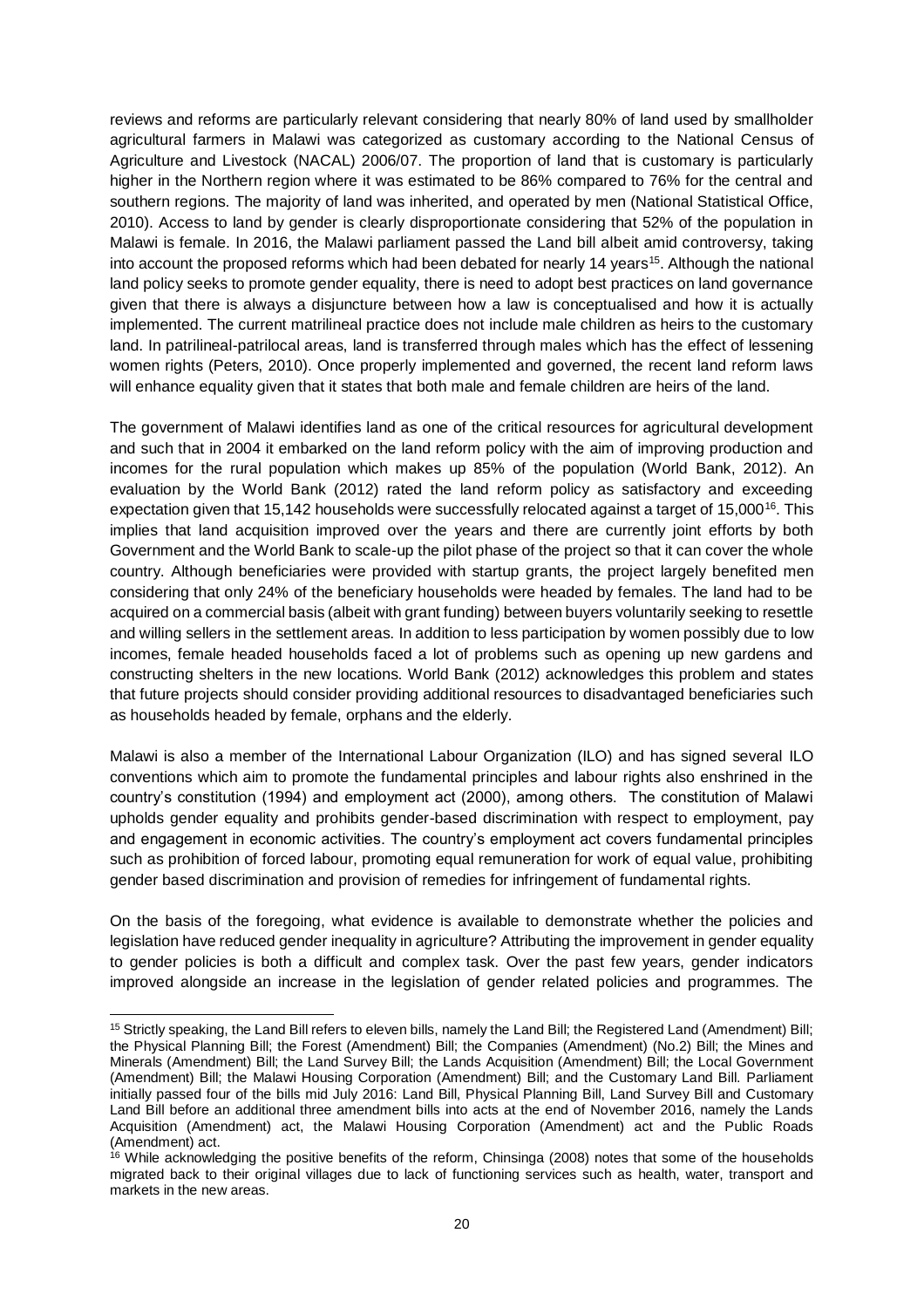Gender Inequality Index (GII) for Malawi shows that there has been some reduction in gender inequality in Malawi. The index score decreased from 0.654 in 2005 to 0.599 in 2010 before declining further to 0.591 in 2013. GII reflects gender-based inequalities in three dimensions – reproductive health (measured by maternal mortality and adolescent birth rates), empowerment (measured by the share of parliamentary seats held by women and attainment in secondary and higher education by each gender), and economic activity, measured by the labour market participation rate for women and men (Human Development Report, 2016).

Gender indicators have continued to increase recently. Estimates based on the Demographic Health Surveys (DHSs) indicate a steady decline in pregnancy-related mortality ratio amongst women aged 15- 49 in Malawi between 2000 and 2015, from 987 deaths per 100,000 live births in 2000 DHS to 675 deaths per 100,000 live births in the 2010 MDHS survey, before reaching 497 deaths per 100,000 live births in the 2015 DHS survey. The percentage of women aged between 15 and 49 years who had completed secondary education was estimated at 6.5% in 2015, an increase from 5.6% reported in 2010. The participation of women in the labour market have continued to increase over the years. In 2010, about 56% of women were reported to be in employment (defined as having done work in the past seven days) and this proportion had increased to 63% in 2015 (National Statistical Office, 2011, 2017). That said, the trends may in part be explained by improvements in other factors other than education and health which have increased economic opportunities for women in general and also essential for the empowerment of women. Nevertheless, Malawi now has an overarching employment and labour policy thereby providing a framework for the promotion of productive and decent employment, as well as enterprise development. Furthermore, labour issues are also now clearly articulated in the country's development policy frameworks such as the Malawi Growth and Development Strategy and the national agricultural policy (FAO, 2011).

As earlier discussed in the paper, Malawi's development agenda has in the recent years been focused on poverty reduction. The Farm Input Subsidy Programme (FISP) is one of the most significant policy interventions used by government in the recent years in Malawi. The programme, which has the primary aim of increasing agricultural production and reducing poverty, provides heavily subsidised fertiliser and other farm inputs covering between 1.5 and 2 million poor smallholders in 2014/15 agricultural year at a cost of around 3% or more of annual budget. FISP has consistently accounted for more than half of total agricultural public expenditures in Malawi (Pauw et al., 2014; Dabalen et al., 2017) and is being scaled back to improve the country's fiscal position and avoid a situation where FISP crowds out other public investments in strengthening markets and improvements in irrigation. Research has shown that while FISP has led to improvements in agricultural production and achieved some poverty reduction in the presence of good weather, the programme has suffered from poor targeting. According to Dabalen et al. (2017), in 2013 nearly half of households in the top three consumption quintiles received FISP subsidies compared to only about one-third from the bottom two quintiles. Compared to men, women have less access to subsidised farm inputs in the FISP programme. This is despite the fact that in the recent years the targeting guidelines have encouraged communities to provide special consideration to vulnerable groups such as households headed by children, females and orphans as well as households affected by HIV and AIDS (Government of Malawi, 2008). The identification and selection of beneficiaries is done by village heads and members of village development committees.

Chirwa et al. (2011) find that male-headed households are more likely to receive FISP coupons than female-headed households and where female headed households receive subsidies, they also tend to receive less than the male counterparts. For example, in the 2008/09 agricultural year, male headed households on average received about 1.55 maize fertiliser coupons compared to 1.45 coupons for households headed by females (Chirwa et al., 2011). More generally, female farmers are disadvantaged in many other respects in terms of access to resources. For example, female farmers on average have smaller plot sizes, with less access to commercial fertilisers and belong to households which are less likely to grow cash crops such as tobacco.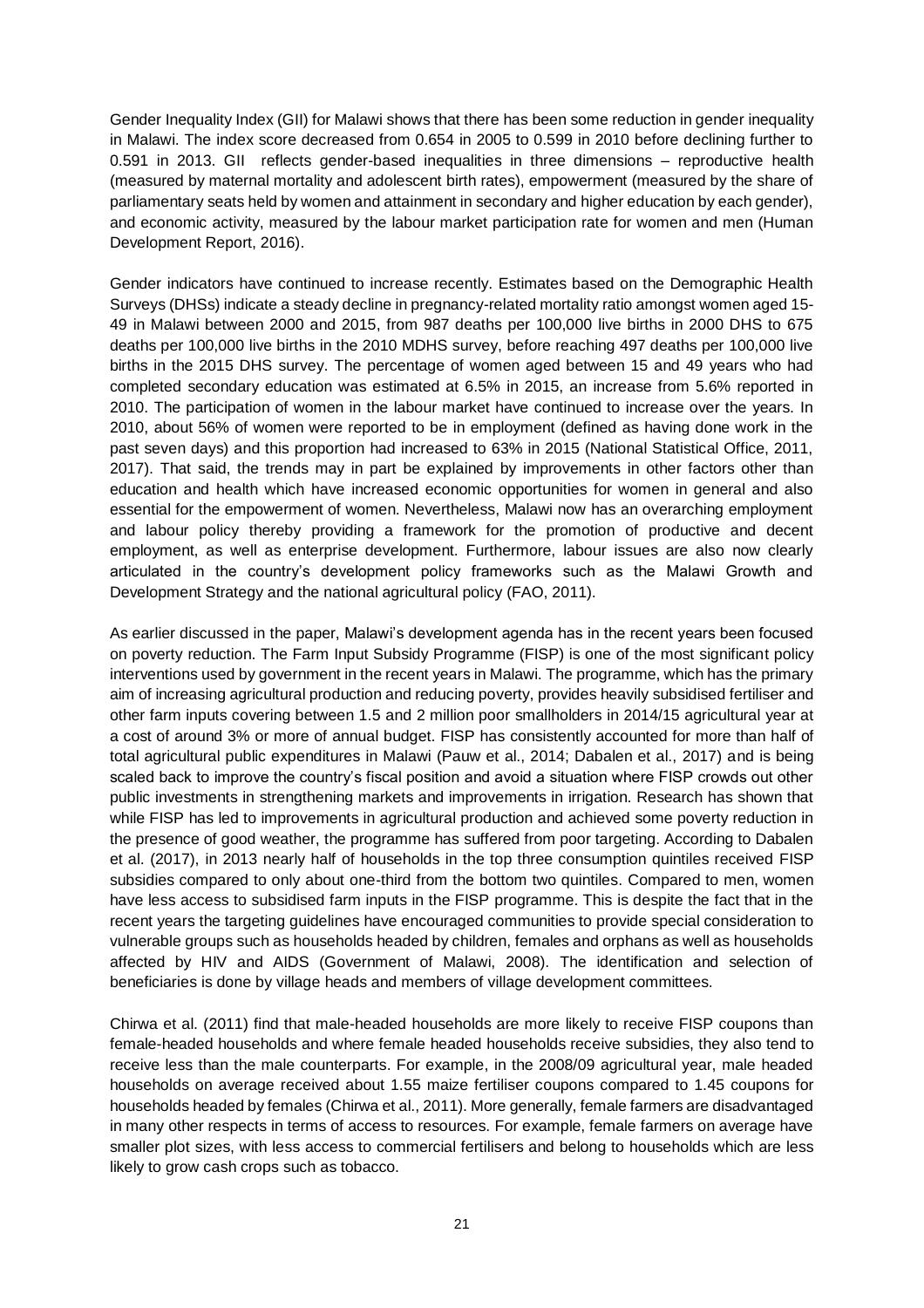Over the past years since the 1980s, Malawi's agriculture has been described as being under a low maize productivity trap coupled with continued cases of food shortages, vulnerability and high incidences of poverty (see Chirwa and Dorward, 2013). Furthermore, population has increased rapidly leading to declining farm sizes over time forcing small holder farmers to cater for their livelihoods on much small areas. One of the strategies being implemented to improve livelihoods and productivity is rapid intensification of farming systems. Agricultural intensification is said to lead to an increase in crop yields and this usually takes place faster with the introduction of technology and irrigation. Intensification is also associated with diversification (Binswanger and Savastano, 2016). Mvula and Mulwafu (2018) discuss some gendered patterns of crop intensification and diversification in rural Malawi. Disaggregating results by the gender of the farm manager, the study finds that while land holdings had declined for some of the households over time, there existed no significant differences between male and female headed households with respect to crop intensification and diversification. Nevertheless, farmers who intensified their crop production (by cultivating more than once a year) experienced an increase in the levels of incomes in addition to a general improvement in their livelihoods.

#### <span id="page-21-0"></span>7. Conclusions and recommendations

The study sought to document the gender gap in Malawi's agriculture from the existing body of literature with a specific focus on smallholder agriculture. The literature review has provided a detailed description of the key challenges faced by women in Malawi's existing agricultural systems, thereby providing a context within which to understand the framework of policies, programmes and strategies required to address the gender imbalances. Before drawing lessons for policy, a number of observations can be made from the review. Firstly, that the gender inequalities are not good for Malawi's agriculture and economic welfare considering the valuable contribution women make in agriculture. Given that women are found to be as efficient and productive as men according to research, eliminating these gender gaps in Malawi can not only lead to improved productivity but also improve welfare and reduce poverty in Malawi. Secondly, although some gains have been made over time, the gender gaps in Malawi remain persistent over time and exist in all the three main sectors of Malawi's agriculture, namely the crop, fisheries and forestry sectors. Gender gaps in other sectors such as education also tend to reinforce the plight of women in Malawi. Thirdly, although statistics suggest that Malawi's female economic activity is high as compared to other developing countries, most of the women in Malawi are more likely to be engaged in the less paying activities of the informal sector. Finally, women face challenges both during the production and marketing of their agricultural commodities. Policy interventions should, therefore, focus on addressing challenges related to both production and access to markets.

The literature review has also revealed a feature quite unique to Malawi with respect to land rights and land ownership as few other developing countries show a relatively large proportion of women (32%) having access to and control of land, the most important resource for agricultural households. Perhaps these findings relate to the matrilineal practices of the Malawian population, a finding not so common in most developing countries of Africa. Only four other countries are recorded to have a high percentage of landholders who are women are Cape Verde (51%), Botswana (35%) and Comoros (33%). On the other spectrum lie Ethiopia (19%), Gambia (8%), Madagascar (15%), Mali (3%), Tanzania (27%), Mozambique (23%), Uganda (16%), Zambia (15%) and Senegal (9%) with significantly relatively less percentage of women who are landholders (see FAO, 2016; Lastarria-Cornhiel et al., 2014).

Most of the gender gaps observed are common to women regardless of economic sector and geography (across regions or rural-urban areas). Specifically, women tend to be affected in the same way with respect to agricultural assets, with the exception of land which tends to vary by region depending on land practices of the various ethnic groups.

One final key message from the literature review is that female farmers are equally efficient when compared to male farmers. The only reason women are less productive is because they have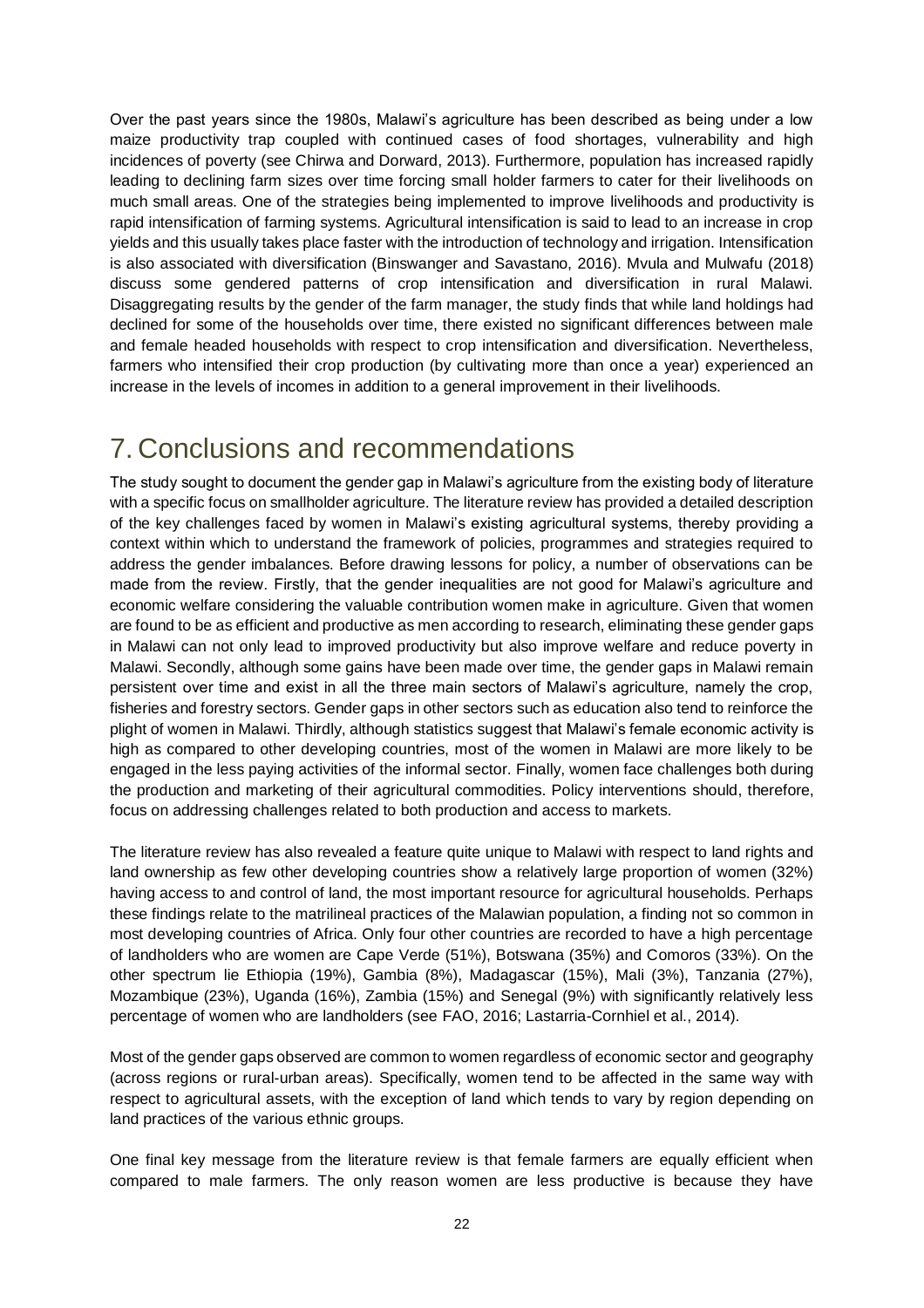disadvantaged access and control to important agricultural resources (see Food and Agriculture Organization of the United Nations, 2017). Consequently, coordinated policy interventions and action from the government, civil society, private sector and the farmers themselves can be used to reduce the gender inequalities and improve their productive potential in agriculture. This leads us to a short discussion on policy recommendations arising from the study. Although the factors explaining the gender gaps are many, not all of them are equally important within the context of Malawi. For example, decomposition analysis of the gender gaps in Malawi show that land is not necessarily the most important single determinant of the gender gap in agricultural productivity in Malawi is access to male labour (45%) and it is by far an outlier compared to other factors such as cultivation of high-value crops (28%), agricultural implements (18%), use of inorganic fertiliser (5%), wealth index (3%) and pesticide use (1%). Tackling the gender inequalities through policies, programmes and strategies, whether in isolation or in conjunction, can help promote gender-neutral markets in Malawi.

The first policy recommendation relates to the enforcement of land reform law so as to remove discrimination against women and guarantee equality between men and women. As stated earlier, most of the observed gender inequalities in Malawi are as a result of weak implementation or enforcement efforts as opposed to lack of relevant policy instruments. Moreover, as earlier stated, only seven (7) out of eleven (11) land related bills were passed at parliament. Furthermore, although parliament recently passed the Land Bill, there are still a lot of controversial issues that need review, two of which are highlighted next. Firstly, the government has introduced transaction fees relating to the creation and subsequent registration of customary estates which some have argued would disadvantage the poor, more particularly the women whom the government specifically wants to empower. Furthermore, owners of customary estates will now be liable to pay tax on capital gains from the land in hold<sup>17</sup>. The second controversy relates to the fact that, going forward, Government will no longer grant freehold land. While this in itself is not a problem, the main dispute is that the law does not apply retrospectively implying that current freehold holders, mostly estates owners with vast pieces of land, will not lose their titles. Some have argued the abolishment of new freehold titles while at the same time allowing others to hold land on freehold basis is discriminatory and believe government should consult further.

The second recommendation arises from the problem of women's limited access to credit which, as shown in the literature, negatively affects their ability to purchase productive resources and farm inputs. Specifically, lack of collateral and punitive interest rates coupled with low access to formal lending institutions prevent women from engaging in income generating activities in both agriculture and outside agriculture. Therefore, deliberate government efforts aimed at increasing access to banks in rural and unbanked areas has the potential to foster access to credit and promote economic development for both men and women especially following the passing of the land and customary bills which now allow holders of customary land to register their land and use it as security for obtaining bank loans.

The third recommendation arising from the paper relates to expansion of extension services and training. Studies across developing countries including Malawi have shown that extension agents (mostly dominated by men) tend to reach fewer female farmers than their male counterparts. Therefore, by promoting agricultural extension services that are gender neutral and also include more female agents may help reach more women, who have been found to be as productive and efficient as male farmers when agricultural inputs such as land, fertiliser and credit are taken into account. This argument can be extended to women and girl education in general. As earlier noted, significantly more women (about 28%) than men (about 14%) in Malawi were reported to have never attended education which has implications on the high levels of illiteracy and innumeracy observed amongst women. Research on the labour market has shown that improving the education (human capital) of women does not only improve their range of choices with respect to economic activities but also makes them better farmers and significantly improves their incomes. Furthermore, apart from increasing their chances of getting

<sup>&</sup>lt;sup>17</sup> These problems caused the opposition members of parliament (MPs) to walk out of parliamentary deliberations in protest resulting in the bills being approved in their absence by the government MPs who formed the majority.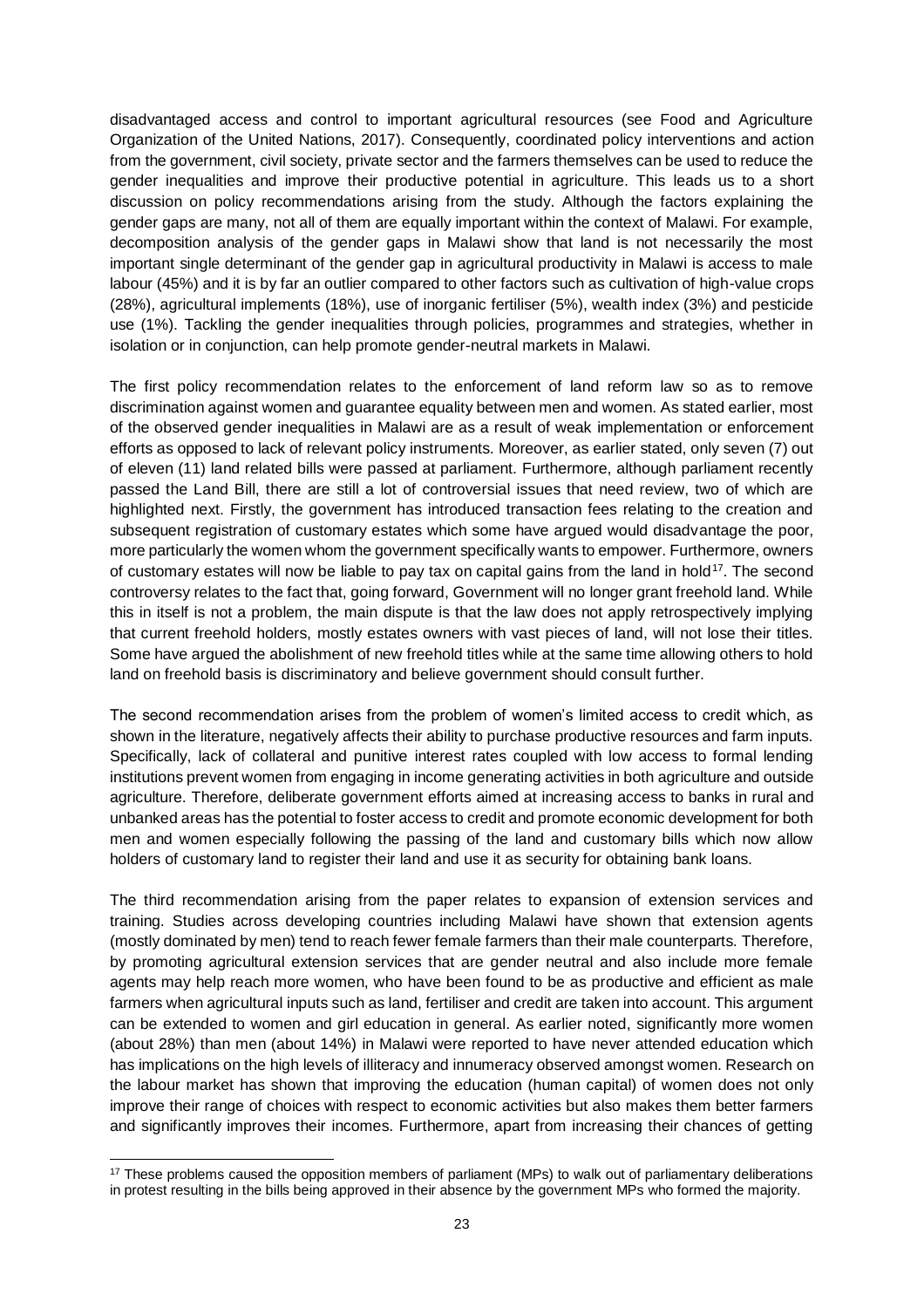better paying employment opportunities, education and training are expected to reduce the amount of time women spend in mostly unpaid household activities such as collecting firewood.

Finally, there is need to deal with the problem of insufficient access to information (including business opportunities) and underrepresentation in networks such as women's business associations and agricultural cooperatives, both regionally and locally. The rising prevalence of mobile phone usage in Malawi can be a useful instrument for disseminating price information to segments of farmers would otherwise be excluded from the agricultural market place. For example, the Agricultural Commodity Exchange for Africa (ACE) is already taking effectively advantage of this expanding technology to disseminate price information to farmers located in rural areas who deposit their produce and trade through the ACE grain structured market. Through this technology, ACE is able to link sellers and buyers without the two having to physically meet at the commodity exchange. This is particularly relevant given that Government seeks to create new commodity markets for non-traditional agricultural commodities such as oilseeds, livestock, sugarcane, animal feed and fisheries markets as outlined in MGDS III, Malawi's five-year national development agenda for the period from 2017 to 2022.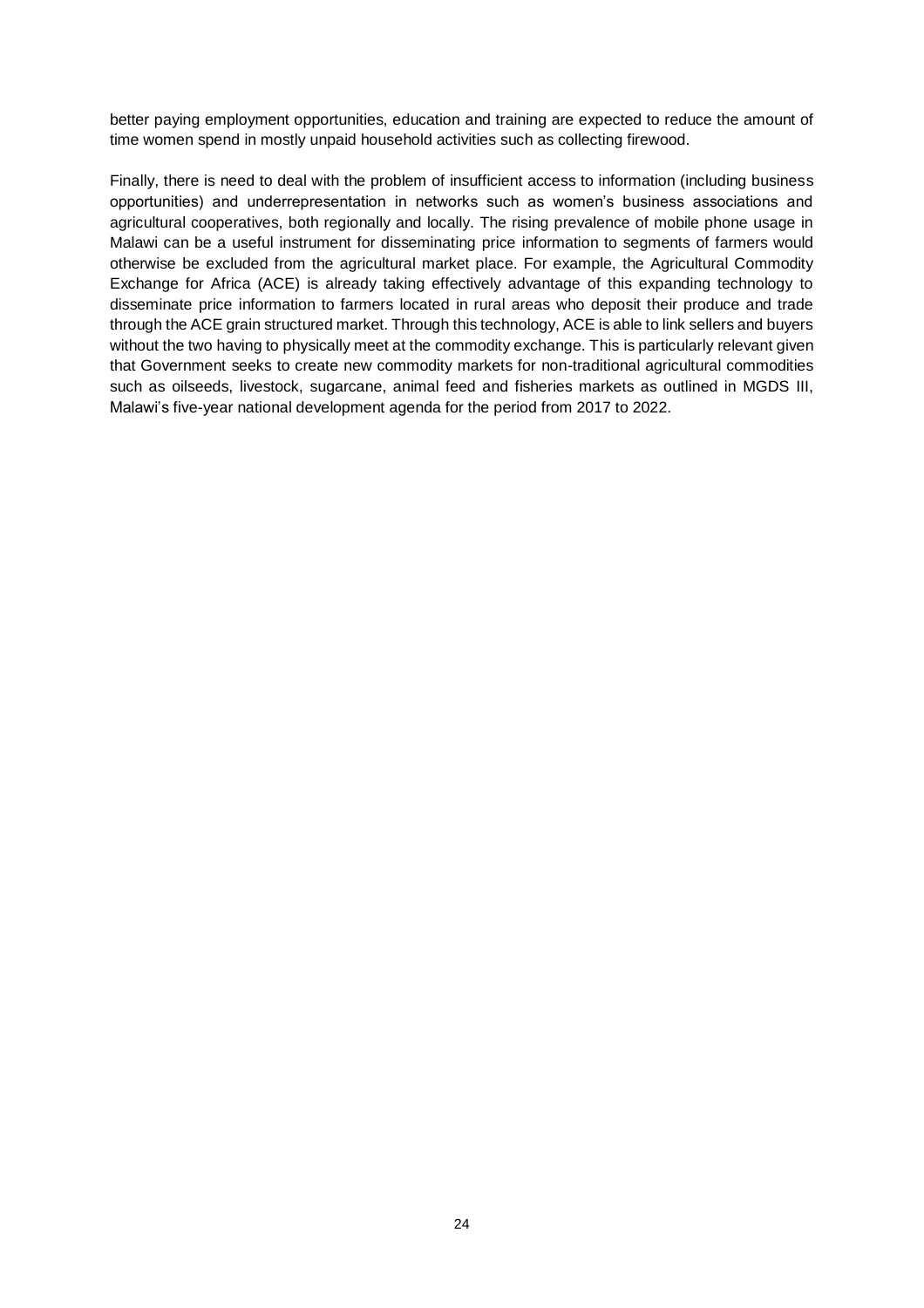#### <span id="page-24-0"></span>References

- Andersson Djurfeldt, A. (2018). Assets, Gender, and Rural Livelihoods. In Andersson Djurfeldt, A., Mawunyo Dzanku, F., & Isinika, A. (Eds.), Agriculture, Diversification, and Gender in Rural Africa: Longitudinal Perspectives from Six Countries: Oxford University Press.
- Badiane, O., Goletti, F., Kherallah, M., Berry, P., Govindan, K., Gruhn, P., & Mendoza, M. (1997). Agricultural input and output marketing reforms in African countries. *IFPRI, Washington DC Final donor report*.
- Berge, E., Kambewa, D., Munthali, A., & Wiig, H. (2014). Lineage and land reforms in Malawi: Do matrilineal and patrilineal landholding systems represent a problem for land reforms in Malawi? Land Use Policy, 41(2014), pp. 61-69.
- Chambers, R. & G. Conway (1992). 'Sustainable rural livelihoods: practical concepts for the 21st century.' Brighton, Sussex, Institute of Development Studies.
- Chirwa, E. W. (2005). *Macroeconomic Policies and Poverty Reduction in Malawi: What Can We Infer from Panel Data?* University of Malawi, Chancellor College.
- Chirwa, E. W., & Matita, M. (2012). From Subsistence to Smallholder Commercial Farming in Malawi: A Case of NASFAM Commercialization Initiatives. Retrieved from: [http://www.future](http://www.future-agricultures.org/policy-engagement/policy-briefs/1543-factors-influencing-smallholder-commercial-farming-in-malawi-a-case-of-nasfam-commercialisation/file)[agricultures.org/policy-engagement/policy-briefs/1543-factors-influencing-smallholder](http://www.future-agricultures.org/policy-engagement/policy-briefs/1543-factors-influencing-smallholder-commercial-farming-in-malawi-a-case-of-nasfam-commercialisation/file)[commercial-farming-in-malawi-a-case-of-nasfam-commercialisation/file.](http://www.future-agricultures.org/policy-engagement/policy-briefs/1543-factors-influencing-smallholder-commercial-farming-in-malawi-a-case-of-nasfam-commercialisation/file)
- Chirwa, E.W., Mvula, PM., Dorward, A. & Matita, M. (2011). Gender and intra-household use of fertilisers in the Malawi farm input subsidy programme. Futures Agriculture, Working paper 28.
- Dabalen, A., de la Fuente, A., Goyal, A., Karamba, W., Nguyen, N. T. V., & Tanaka, T. (2017). *Pathways to Prosperity in Rural Malawi*. Directions in Development. Washington, DC: World Bank.
- Deere, C. D. (2010). 'Household wealth and women's poverty: conceptual and methodological issues in assessing gender inequality in asset ownership.' In *The international handbook of gender and poverty: concepts, research, policy*. S. Chant. Cheltenham, Edward Elgar.
- Deere, C. D., & C. R. Doss (2006). 'The gender asset gap: what do we know and why does it matter?' *Feminist Economics* 12(1–2): 1–50.
- Doss, C., Kovarik, C., Peterman, A., Quisuming, A.R., & Bold, M.V. den (2015. Gender inequalities in ownership and control of land in Africa: Myth and Reality. Agricultural Economics 46(2).
- East Africa Grain Council (2013). Structured Grain Trading Systems in Africa. East Africa Grain Council. Nairobi, Kenya.
- Edelman, B., Lee, H. L., Mabiso, A., & Pauw, K. (2014). Strengthening storage, credit, and food security linkages: The role and potential impact of warehouse receipt systems in Malawi. Malawi Strategy Support Program Working Paper 14, International Food Policy Research Institute, Lilongwe.
- Edelman, B. (2016). Discretionary maize policy interventions in Malawi: An impact analysis of export bans and minimum farm gate prices. Malawi Strategy Support Program Working Paper 16, International Food Policy Research Institute, Lilongwe.
- Fafchamps, M., & Gabre-Madhin, E. Z. (2006). *Agricultural markets in Benin and Malawi* (No. 2734). World Bank Publications.
- Food and Agriculture Organization of the United Nations. (2005). *FAO Country Fisheries Profile, Malawi.* Retrieved from: [http://www.fao.org/fi/oldsite/FCP/en/MWI/profile.htm.](http://www.fao.org/fi/oldsite/FCP/en/MWI/profile.htm)
- Garcia, Z., Nyberg, J., & Saadat, S. O. (2006). Agriculture, trade negotiations and gender. *Food and Agriculture Organization (FAO)*.
- Food and Agriculture Organization of the United Nations. (2009). The State of Food and Agriculture 2009. Livestock in the balance. Rome.
- Food and Agriculture Organization of the United Nations. (2011). *The State of Food and Agriculture 2010–11.Women in Agriculture: Closing the Gender Gap for Development.* Rome: FAO.
- Food and Agriculture Organization of the United Nations. (2017). *The Future of Food and Agriculture: Trends and challenges.* Rome: FAO.
- Gondwe, A., & Baulch, B. (2017). *The case for structured markets in Malawi* (No. 29). International Food Policy Research Institute (IFPRI).
- Government of Malawi. (2007). Malawi Growth and Development Strategy I: From Poverty to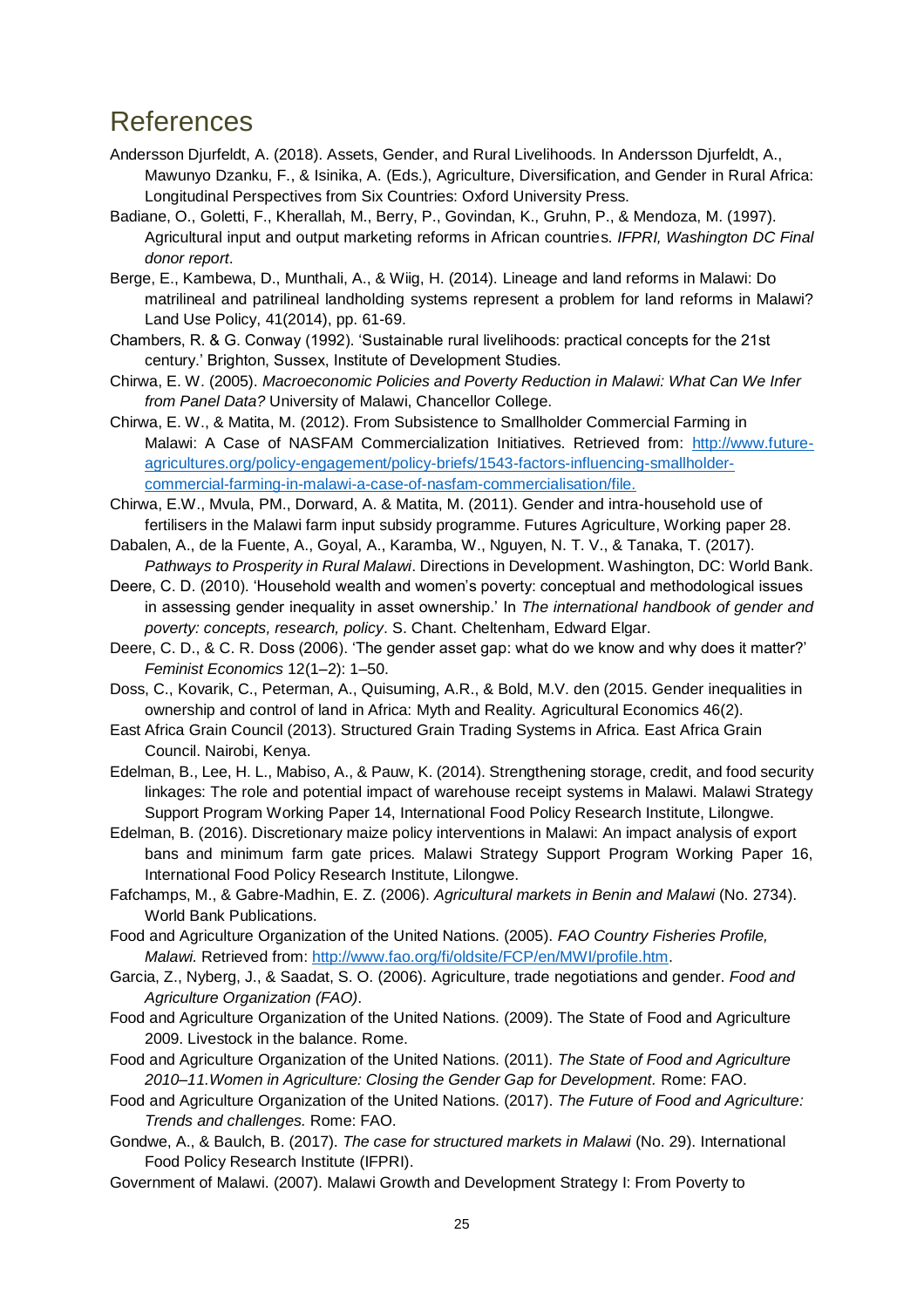Prosperity (2006-2011). Lilongwe, Ministry of Economic Planning and Development. Retrieved from [https://www.imf.org/external/pubs/ft/scr/2007/cr0755.pdf.](https://www.imf.org/external/pubs/ft/scr/2007/cr0755.pdf)

- Government of Malawi (2008). The 2008/2009 Farm Inputs Subsidy Programme: Implementation Guidelines', Lilongwe, Malawi: Ministry of Agriculture and Food Security, Government of Malawi.
- Government of Malawi. (2012). Malawi Growth and Development Strategy II (2011-2016). Lilongwe, Ministry of Finance and Development Planning. Retrieved from [https://www.imf.org/external/pubs/ft/scr/2012/cr12222.pdf.](https://www.imf.org/external/pubs/ft/scr/2012/cr12222.pdf)
- Government of Malawi. (2017). Malawi Growth and Development Strategy (MGDS) III: Building a Productive, Competitive and Resilient Nation. Retrieved from [http://www.malawiscotlandpartnership.org/malawi-growth-development-strategy-mgds-iii-draft/.](http://www.malawiscotlandpartnership.org/malawi-growth-development-strategy-mgds-iii-draft/)
- Government of Malawi. (2015). Malawi Millennium Development Goals Endline Report. Lilongwe, Ministry of Finance and Development Planning.
- Government of Malawi. (2017). Annual Economic Review. Lilongwe, Ministry of Finance and Development Planning.
- Government of Malawi. (2016). National Irrigation Policy: Prosperity through Irrigation. Lilongwe, Ministry of Ministry of Agriculture, Irrigation and Water Development. Retrieved from [https://cepa.rmportal.net/Library/government-publications/national-irrigation-policy-2016.](https://cepa.rmportal.net/Library/government-publications/national-irrigation-policy-2016)
- Gurung, C. (2009). The role of women in the fruit and vegetable supply chain in Maharashtra and Tamil Nadu, India: The new and expanded social and economic opportunities for vulnerable groups task order under the Women in Development IQC. *Washington, DC: US Agency for International Development, in Gender in Agriculture Source Book, World Bank*.
- Human Development Report. (2016). Human Development for everyone: Briefing note for countries on the 2016 Human Development Report.
- Kaarhus, R. (2010). Women's land rights and land tenure reforms in Malawi: what difference does matriliny make? Forum for Development Studies, 37 (2), pp.171-192.
- Lastarria-Cornhiel, S., J. A. Behrman, R. Meinzen-Dick, and A. R. Quisumbing (2014). 'Gender equity and land: toward secure and effective access for rural women.' In *Gender in agriculture.* A. Quisumbing, R. Meinzen-Dick, T. Raney, A. Croppenstedt, J. Behrman, and A. Peterman. Dordrecht, Springer.
- Manyungwa, C., & Hara, M. (2017). An Investigation of Women Participation in Fish Value Chain and Value Chain Governance in Malawi: A Case of Msaka on Lake Malawi and Kachulu on Lake Chilwa, *Working Paper 45*. Institute for Poverty, Land and Agrarian Studies, University of Western Cape: Cape Town.
- Mvula, P., & Mulwafu, W. (2018). Intensification, Crop Diversification, and Gender Relations in Malawi. In Andersson Djurfeldt, A., Mawunyo Dzanku, F., & Isinika, A. (Eds.), Agriculture, Diversification, and Gender in Rural Africa: Longitudinal Perspectives from Six Countries: Oxford University Press.
- National Statistical Office. (2014). *Integrated Household panel Survey 2010-13: Household Socio-*Economic *Characteristics Report.* Zomba, Malawi.
- National Statistical Office & ICF Macro. (2017). *Malawi Demographic and Health Survey 2015-16* Zomba, Malawi, and Rockville, Maryland, USA. Retrieved from [http://www.dhsprogram.com/pubs/pdf/FR247/FR247.pdf.](http://www.dhsprogram.com/pubs/pdf/FR247/FR247.pdf)

National Statistical Office and ICF Macro (2011). Malawi Demographic and Health Survey 2010. Zomba, Malawi, and Calverton, Maryland, USA: NSO and ICF Macro.

- Nkhata, R., Jumbe, C., & Mwabumba, M. (2014). Does irrigation have an impact on food security and poverty? Evidence from the Bwanje Valley Irrigation Scheme in Malawi. Working paper 04. Malawi Strategy Support Program. International Food Policy Research Institute.
- Palacios-Lopez, A., Christiaensen, L., & Kilic, T. (2017). How much of the labour in African agriculture is provided by women? *Food Policy*, *67*, 52-63.
- Peters. P.E. (2010). Our daughters inherit our land, but our sons use their wives' fields: matrilinealmatrilocal land tenure and the New Land Policy in Malawi. Journal of Eastern African Studies,4 (1), pp.179-199.
- Pauw, K., Beck, U., and Mussa, R. (2014). Did rapid smallholder-led agricultural growth fail to reduce